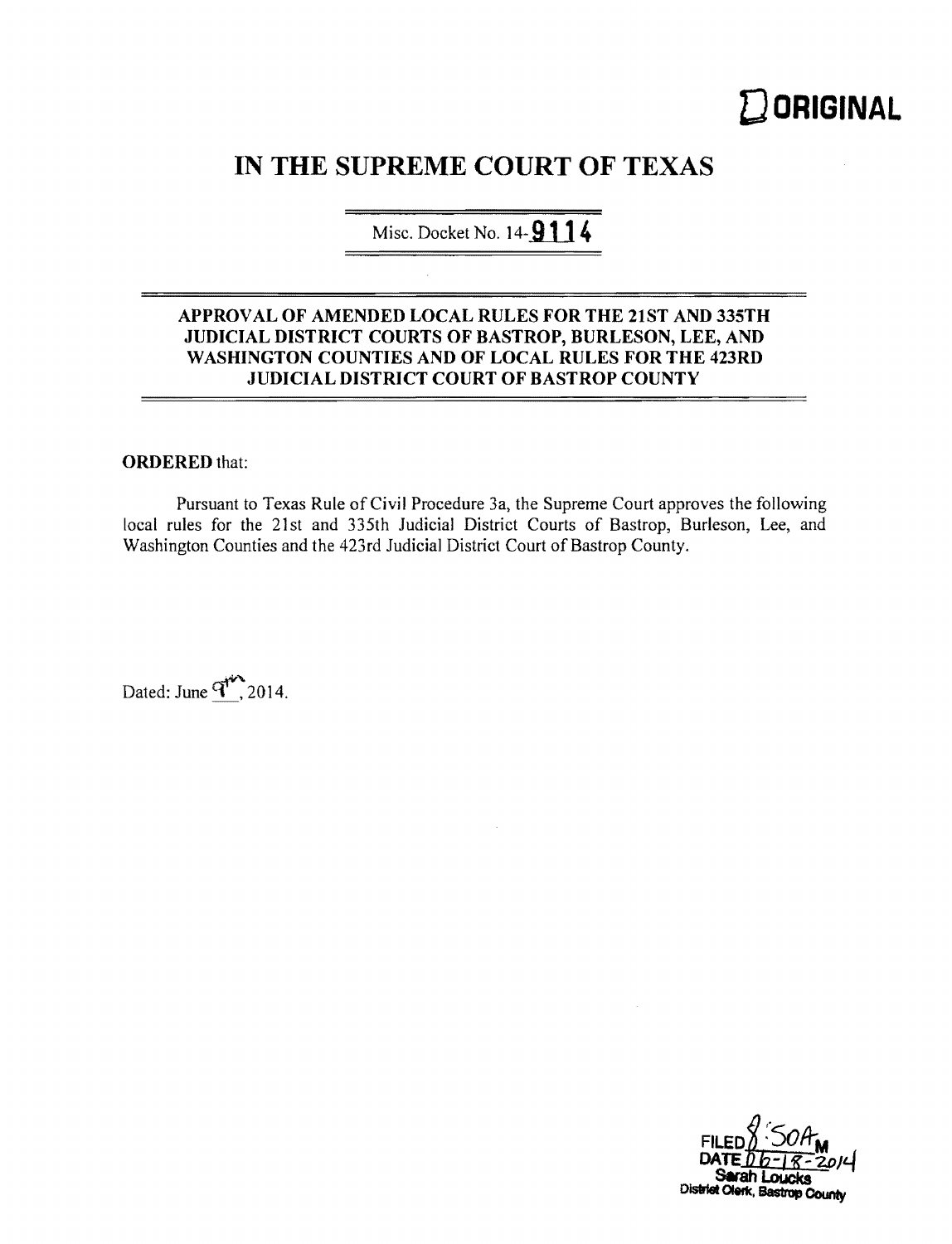J. Hecht, Chief Justice Nathan

**Julie Community**<br>aul W. Green, Justice

Phil Johnson, Justice

**Don R. Willett, Justice**  a M. **Guzman, Justic**  Debra H. Lehrmann, Justice ১০১৭) **Fractide** John P. Devine, Justice

zan

V. Brown, Justice Jeffey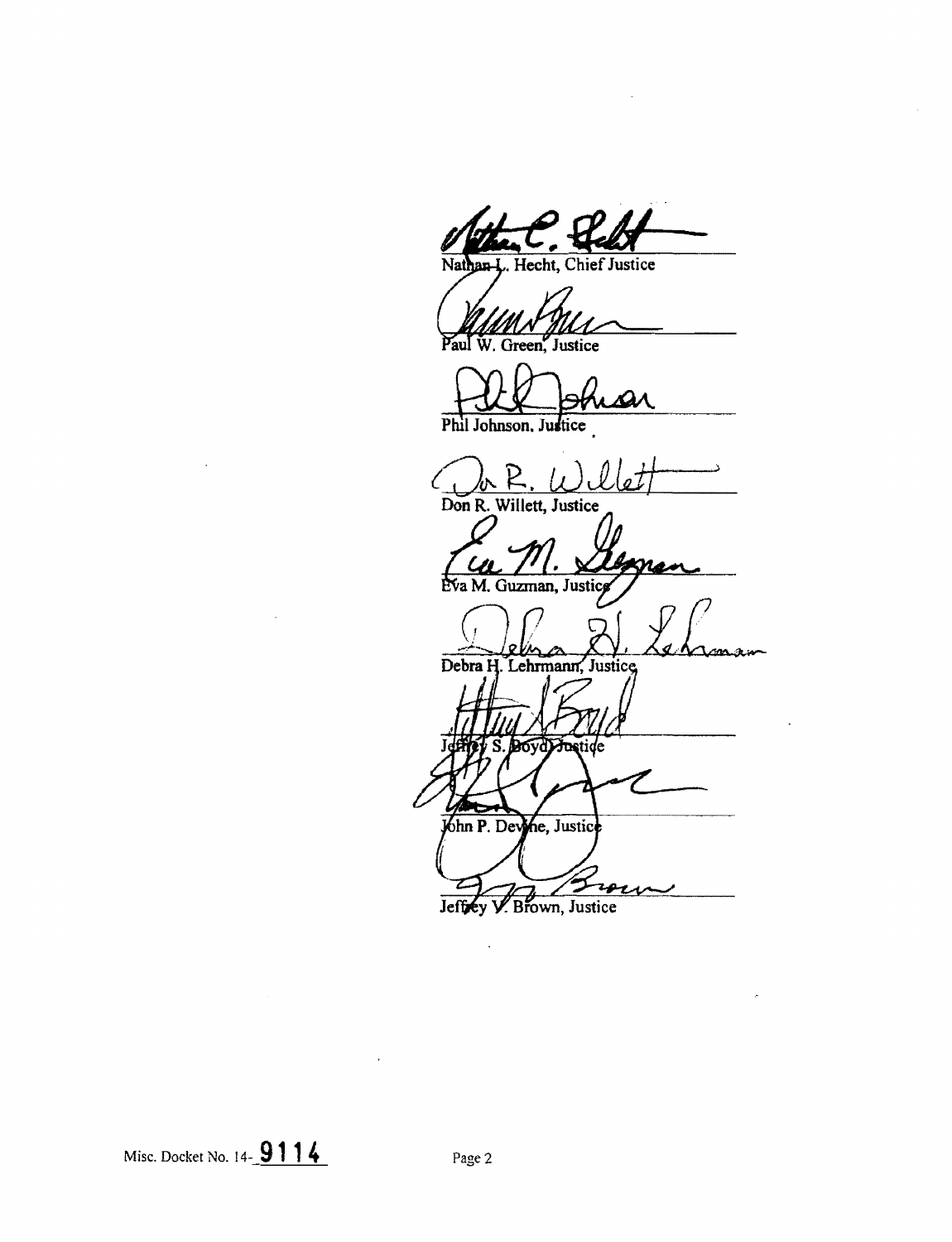# LOCAL RULES FOR THE 21<sup>st</sup> AND 335<sup>th</sup> JUDICIAL DISTRICT COURTS OF **BASTROP, BURLESON, LEE AND WASHINGTON COUNTIES, AND THE 423RD JUDICIAL DISTRICT COURT OF BASTROP COUNTY, TEXAS**

#### **RULEl GENERAL RULES**

#### Attorney Conduct and Decorum

1.10 Each attorney is expected to conduct himself or herself in accordance with the State Bar of Texas Code of Professional Responsibility, the Texas Rules of Civil Procedure, the Texas Code of Criminal Procedure, the Rules of Judicial Administration of the Texas Supreme Court (http://www.supreme.courts.state.tx.us/rules/rja-home.asp), the Regional Rules of Administration for the Second Administrative Region

(http://www.mctx.org/courts/second\_administrative\_judicial\_region/RegionalRulesofAdministr ation.pdf), these Local Rules and Orders, and such other rules of conduct as may be published by the Courts of these counties and state.

1.11 In addressing the Court, attorneys shall rise and remain standing at their positions at counsel table. They shall not approach the Bench except with permission or upon request of the Court. When the Court is addressing an attorney, that attorney shall rise and remain standing until the Court finishes speaking.

1.12 Attorneys shall not lean on the Bench or appear to engage the Court in a confidential manner.

1.13 All remarks ofCounsel to the Court shall be addressed to the Court and not to the Judge as an individuaL

1.14 Attorneys shall be responsible for advising their clients and witnesses of the formalities of the courts.

 $\mathbf{1}$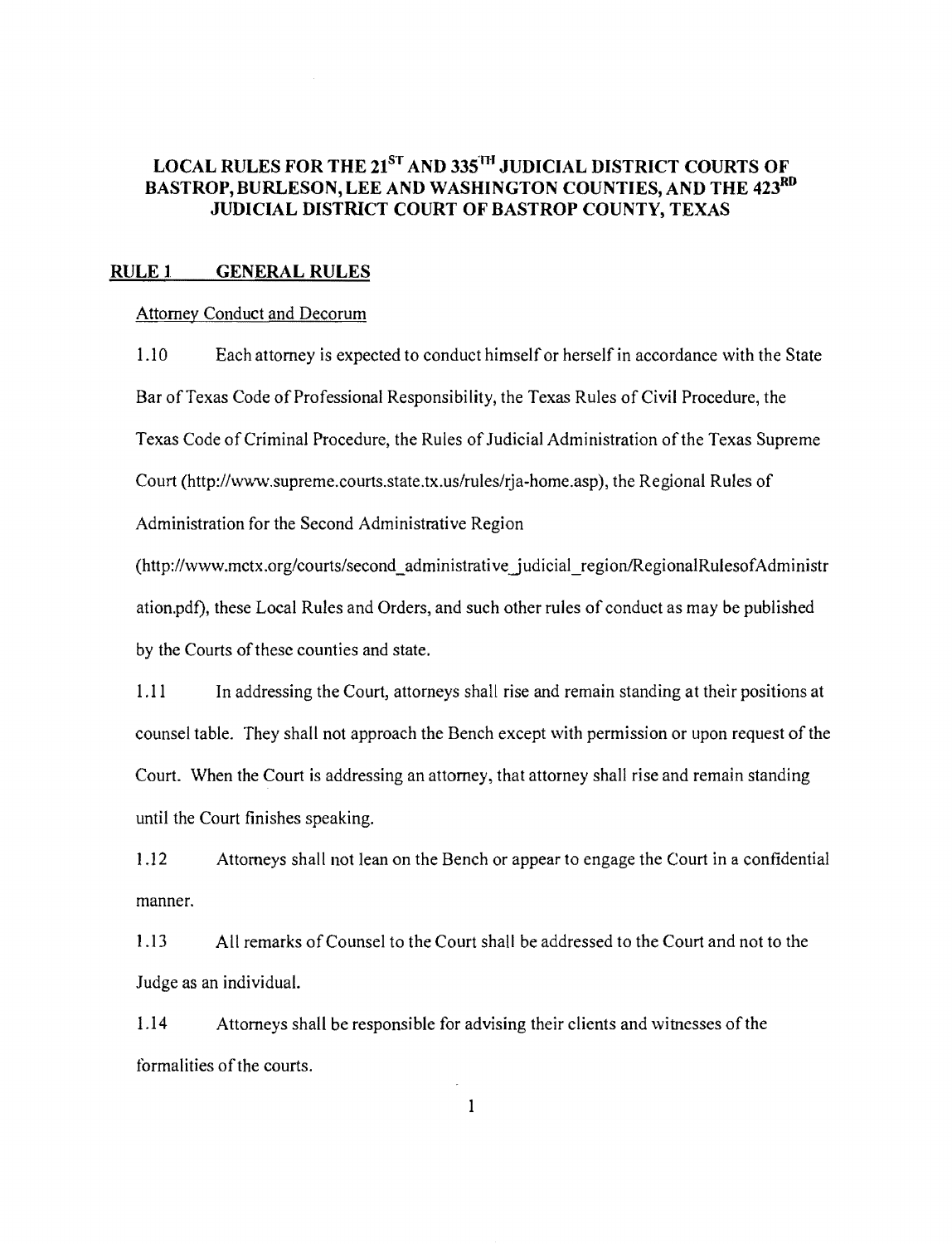1.15 All counsel are admonished to respect the letter and spirit of all canons of ethics, particularly those dealing with discussion of cases with representatives of the press or radio and discussion of the facts or law of the case with the Court outside of the Courtroom and not in the presence ofopposing counsel.

# Conduct in General

1.16 All attorneys, litigants, and witnesses shall be expected to act in a manner calculated to promote decorum, respect for the judicial system, and the prompt and fair administration of justice.

1.17 **All officers of the Court are expected to be prompt and prepared.** 

# Recording of Proceedings

1.18 The taking of photographs, the making of video recordings, and the making of audio recordings (digital or otherwise), arc prohibited, unless prior permission is granted by the Court. The broadcasting of any judicial proceeding in or from any courtroom, or so close thereto as to disturb the order and decorum of the Court, either while Court is session or at recess, is prohibited, unless prior permission is granted by the Court.

#### Enforcement of these Local Rules

J.19 The Court shall enforce all breaches of conduct and any violation of these Rules by any appropriate action.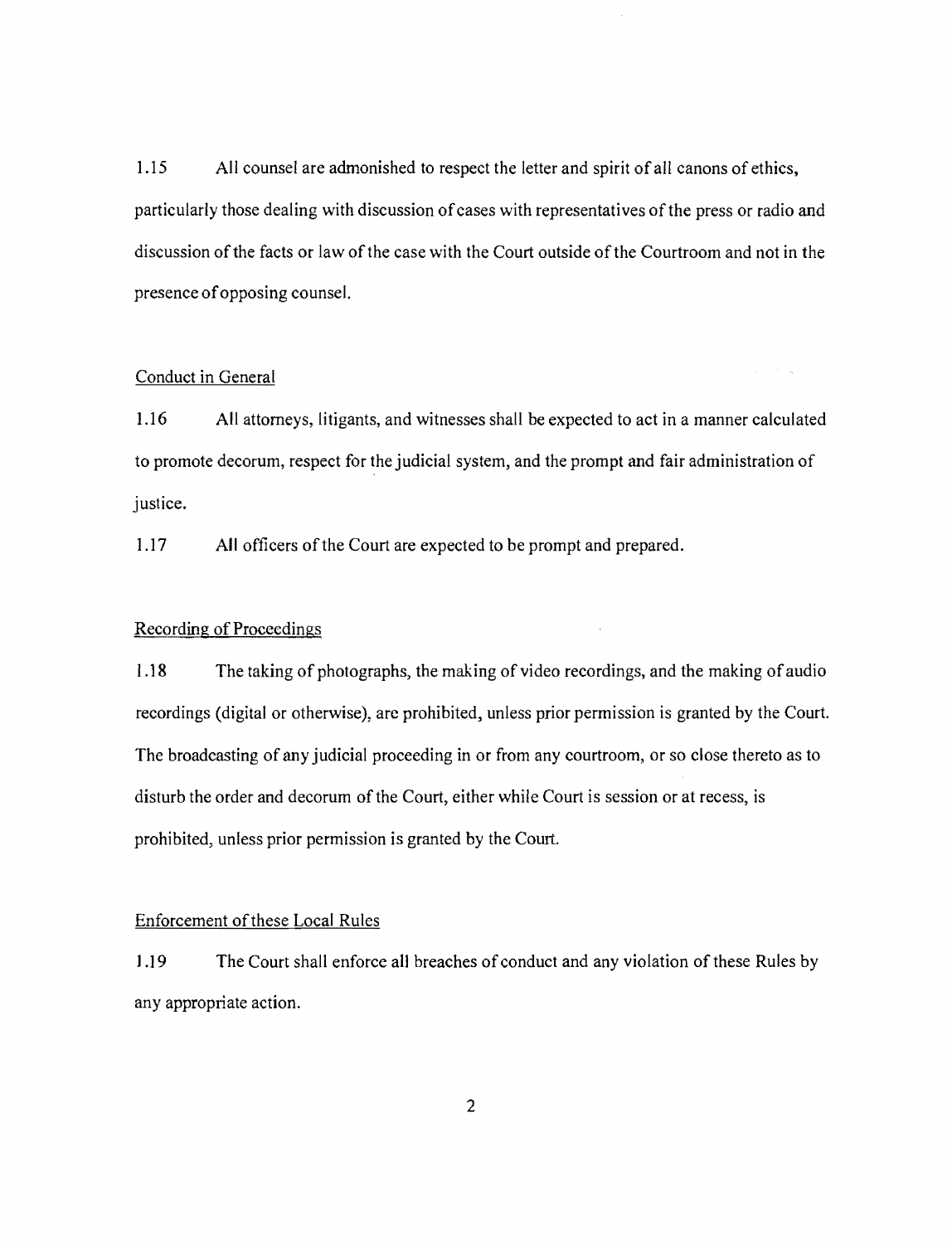#### Withdrawal of Counsel

1.20 No attorney of record shall be permitted to withdraw from any case without presenting a Motion to Withdraw and obtaining from the Court an order granting leave to withdraw. No Motion to Withdraw will be entertained by the Court unless it includes a certificate ofthe client's last known address. If withdrawal is without the written consent of the client, the withdrawing attorney shall forward to his client by certified mail a copy of his or her Motion to Withdraw and a copy of the Request for Setting or Notice of Submission without a hearing. A hearing is required in criminal cases. A copy of the Motion to Withdraw and Request for Setting or Notice of Submission without a hearing shall be delivered or mailed to any opposing counsel. Leave to withdraw may be denied where the Motion is presented so near the trial date as to require delay of the trial. After leave is granted, the withdrawing attorney shall send the client a copy of the Order granting leave to withdraw by certified mail. A copy of the Order shall then be sent to opposing counsel.

#### **Attorney Vacations**

1.21 Each attorney desiring to assure that he or she will not be assigned for trial during a vacation period not to exceed four (4) consecutive weeks of a given year may advise the Court Coordinator in writing not less than ninety (90) days prior to the first day of such vacation. In the event an attorney already has a setting at the time the Vacation Notice is filed, it shall be the attorney's responsibility to notify opposing counsel and the Court Coordinator and file either an agreed reset for approval by the Court or a Motion for Continuance and obtain a ruling by the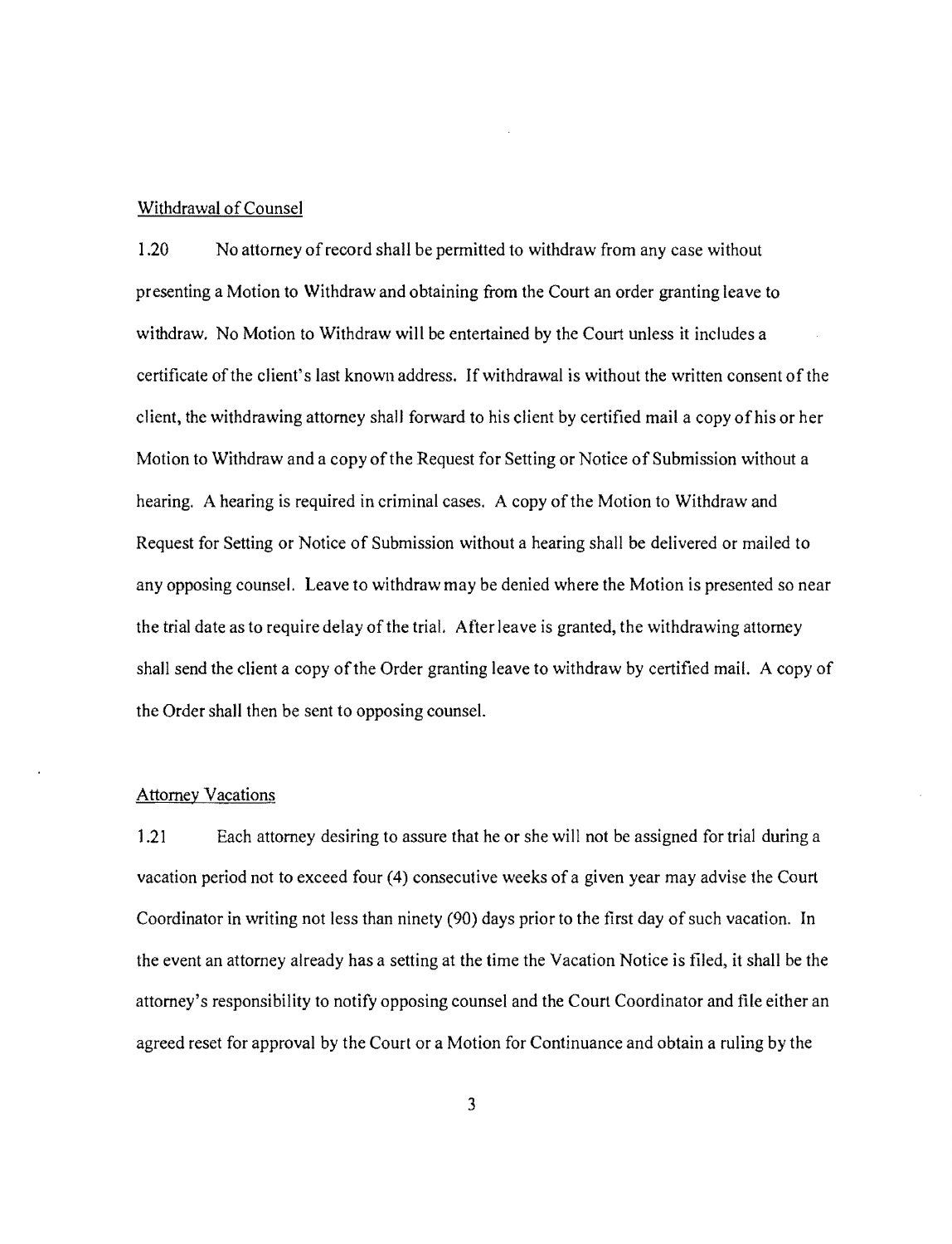Court.

#### Conflicting **Trial** and Ancillary Settings and Designation of Attorney in Charge

1.22 . It is the duty of an attorney to notify all courts in which an attorney has conflicting settings as soon as practicable. Judges should attempt to agree on which case has priority; otherwise the following priorities shall be observed by the Judges of the respective courts: juvenile cases; criminal cases; cases given preference by statute; preferentially set cases; cases with the lowest cause number; and then cases with the earliest setting request date.

1.23 It is the duty of an attorney with conflicting ancillary hearings to notify opposing counsel of the conflict immediately upon learning ofthe same. The attorney shall inform the Court prior to docket call of the location of counsel, the court or courts where counsel is appearing, the matter being heard and the estimated time ofappearance. failure to notify the Court of such conflict may result in a default on the matter before the Court, or sanctions.

1.24 Every case shall have a designation of attorney in charge.

#### RULE 2 **LOCAL ADMINISTRATIVE DISTRICT JUDGE**

#### Powers and Duties of Local Administrative District Judge

2.10 Pursuant to Section 74.091 of the Texas Government Code, a majority of the District Judges of Bastrop, Burleson, Lee and Washington Counties will elect a Local Administrative District Judge for a one-year term at a meeting during December of each year to commence on January 1<sup>st</sup> of the following year.

2.11 The Local Administrative District Judge will have the duties and responsibilities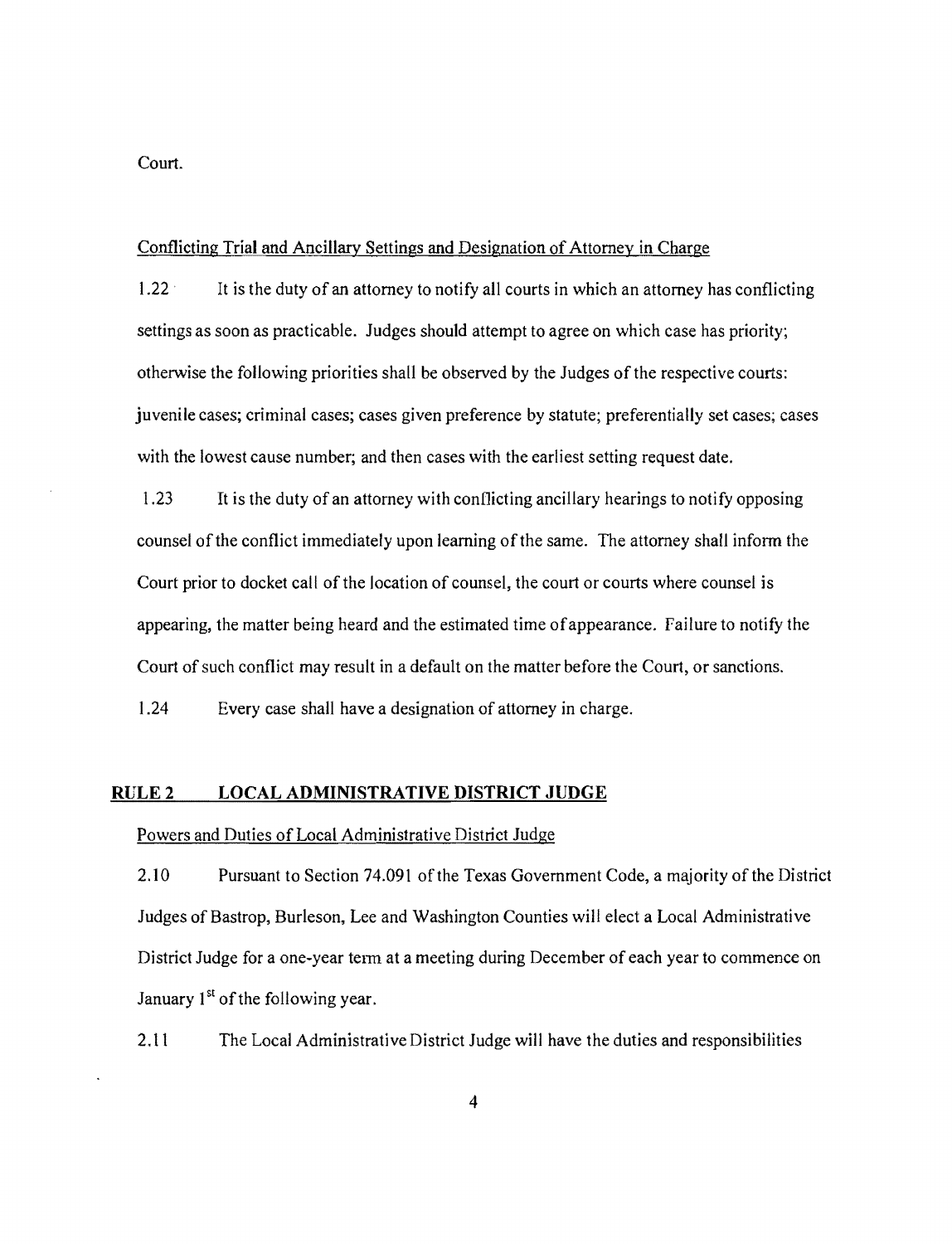provided in Rule 9 of the Rules of Judicial Administration of the Texas Supreme Court. (http://www.supreme.courts.state.tx.us/rules/rja-home.asp).

2.12 The Local Administrative District Judge or a majority of the District Judges of Bastrop, Burleson, Lee and Washington Counties will call meetings of the District Judges as needed. The Local Administrative District Judge shall preside over such meetings; and in his or her absence, the chairperson shall be the senior judge in attendance.

# RULE 3 **EXCHANGE OF BENCHES AND CASES**

3.10 The Courts may at any time exchange cases and benches to accommodate their dockets or to expedite the court's trials pursuant to Order Affecting the Exchange of Benches for the District Courts and County Court at Law Court of Bastrop County, Texas. The District Judges of the  $21<sup>st</sup>$  and 335<sup>th</sup> District Courts may also exchange to accommodate their dockets or to expedite the courts' trials.

(http://www.co.bastrop.tx.us/uploads/documents/ORDER\_AFFECTING\_THE\_EXCHANGE OF BENCHES.pdf)

#### RULE 4 **INTERPRETERS**

4.10 Any party that will need an interpreter or plans to call a witness who needs an interpreter should, to the extent possible, notify the Court in writing, in advance of the setting, that an interpreter will be needed.

4.11 The Court may appoint an interpreter of the Court's own selection.

5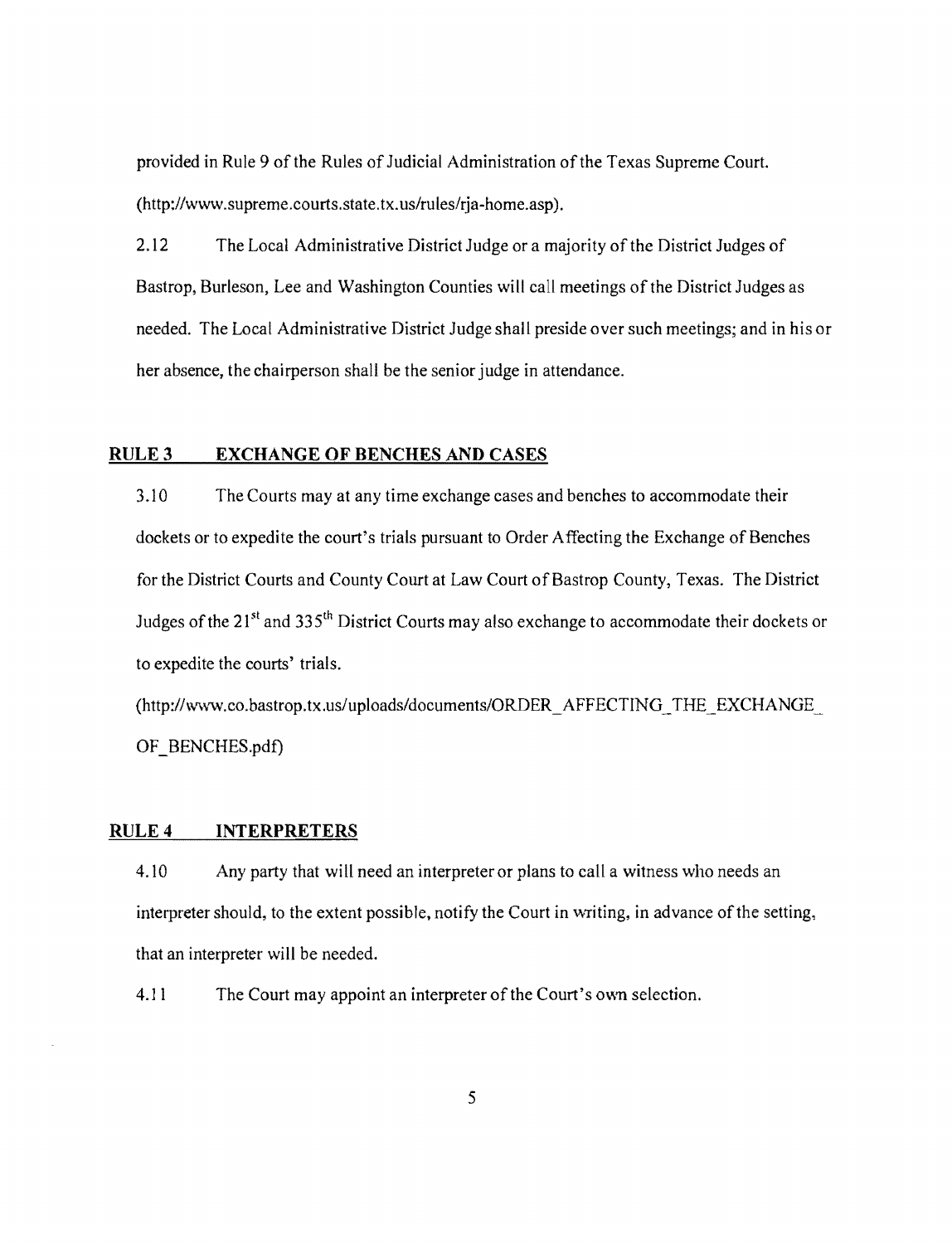# **RULES ADOPTION OF THE REGIONAL RULES OF ADMINISTRATION FOR THE SECOND ADMINISTRATIVE JUDICIAL REGION**

5.10 The District Courts of Bastrop, Burleson, Lee and Washington Counties adopt the Rules of Administration for the Second Administrative Judicial Region, as amended, effective October 30, 2007, which are made a part of these Rules

(http://www.mctx.org/courts/second\_administrative\_judicial\_region/RegionalRulesofAdministr ation.pdf). **If**these local Rules conflict with the Rules of Administration for the Second Administrative Judicial Region, then the Rules of Administration for the Second Administrative Judicial Region will prevail.

# RULE 6 CIVIL CASES

#### Filing of Cases

6.10 **Bastrop County:** The District Clerk of Bastrop County, Texas, shall file all nonfamily law civil cases filed in Bastrop County in the  $21^{st}$ ,  $335^{th}$ , and  $423^{rd}$  District Courts on a rotating basis. Any hearings or trials on such cases will be heard in the court where the case was originally filed. Any case originally filed in one court that cannot be heard by the Judge of that court because of recusal or otherwise can be heard by one of the other courts pursuant to the Order Affecting the Exchange of Benches for the District Courts and County Court at Law Court of Bastrop County, Texas.

6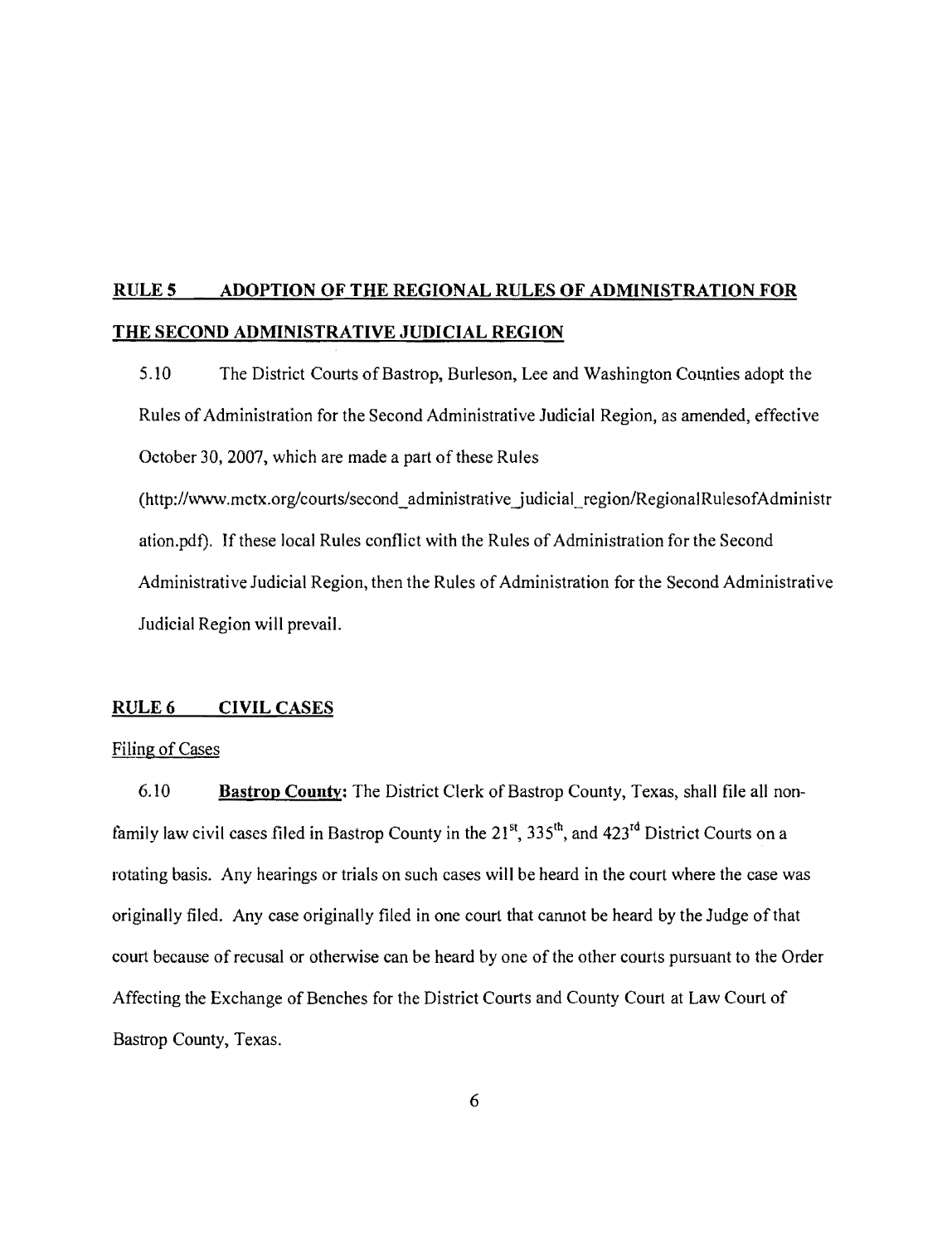(http://www.co.bastrop.tx.us/uploads/documents/ORDER\_AFFECTING\_THE\_EXCHANGE\_OF\_ BENCHES.pdf)

Burleson, Lee and Washington Counties: The District Clerks of Burleson, Lee and Washington Counties shall file all cases filed in the District Courts on a rotating basis between the  $21^{st}$  and  $335^{th}$ District Courts. Any cases originally filed in one court that cannot be heard by the Judge ofthat Court because of recusal or otherwise can be heard by the other Court.

#### Time Standards for Case Disposition

6.11 The Court will, so far as reasonably possible, ensure that all civil cases, other than family law cases, are brought to trial or final disposition in conformity with the following time standards:

a. Civil jury cases - within 18 months from appearance date.

b. Civil non-jury cases  $-\text{within 12}$  months from appearance date.

# Requests for Settings - Non-Jury

6.12 Submission for Ruling without Hearing. Upon the filing of any matter, the Movant or the Court may give notice to all attorneys of record and parties pro se that the matter will be submitted to the Court for a ruling without any hearing. The Notice shall clearly state that any party may either request a hearing or submit a written response on or before a specific submission date that is at least ten (10) days after service of such statement. If no hearing is requested prior to the submission date contained in the Notice, the Court, in the absence of counsel, shall examine the pleadings, authorities cited, and other papers submitted. After such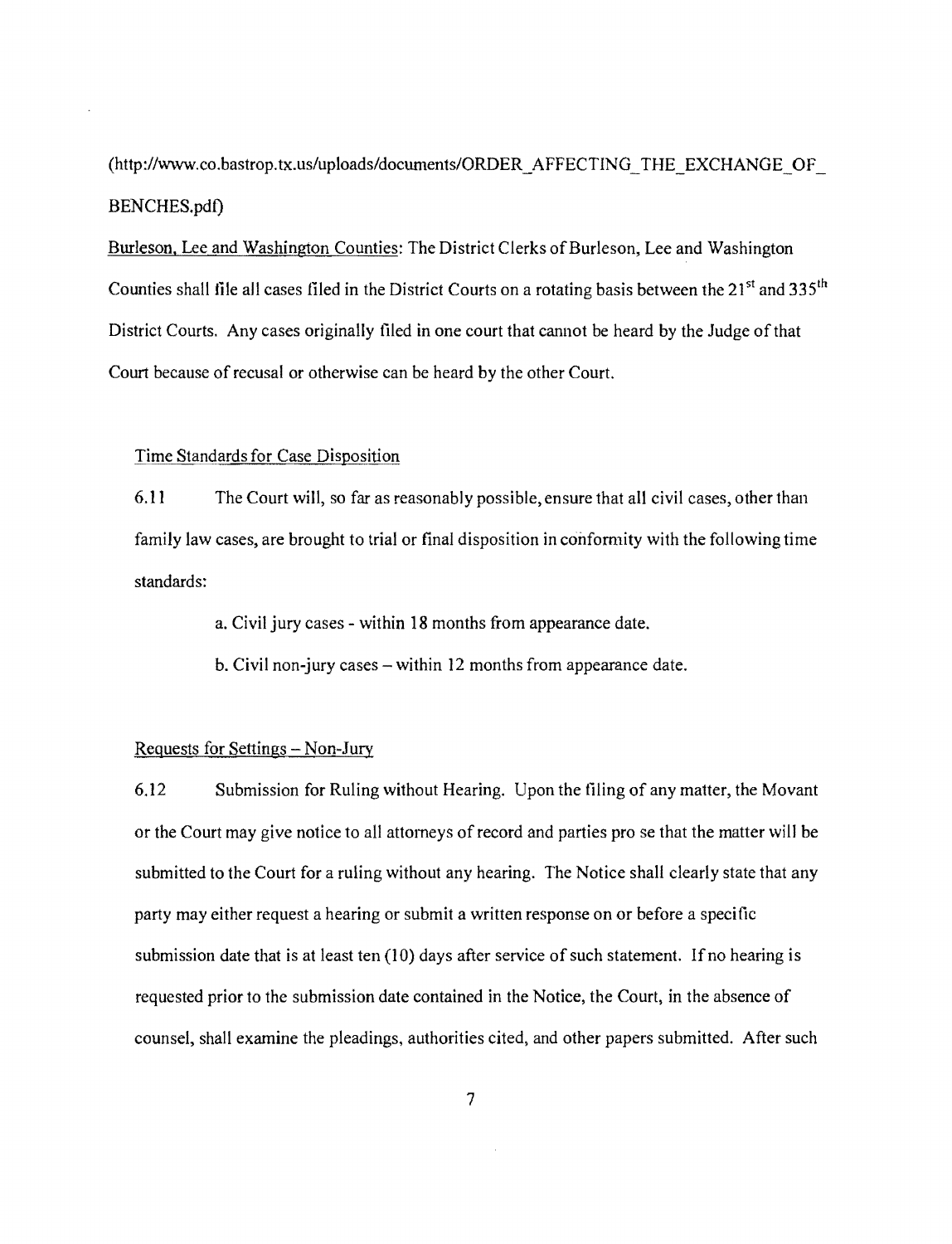examination the Court may either set the matter for a hearing or make such rulings as the Court deems proper, note a memorandum of such ruling among the papers of the case and send copies of such memorandum to all attorneys of record and parties pro se. Submission of orders, judgments or other documents necessary to effectuate the memorandum ruling of the Court shall be accomplished in accordance with Local Rules 6.26 - 6.30.

#### Contested Hearings

6.13 Any party or attorney of record may obtain a setting of any contested proceeding by: (a) requesting an agreed setting from the Court Coordinator for the appropriate county, or Court Clerk if there is no Court Coordinator for the appropriate county, or (b) filing a Setting Request. Each Setting Request shall be filed with Clerk ofthe Court and the Clerk shall forward the Request to the Court Coordinator for a setting to be made and such Request shall specify (i) the cause number and style of the case; (ii) the nature of the hearing, trial or ruling sought; (iii) the name, address and telephone number of each attorney of record or party pro se; (iv) the amount of time estimated by the requesting party to be required for such hearing for both sides. Each attorney or party is cautioned to give careful attention to the amount oftime requested, as other cases may be set at the conclusion of the estimated time period.

6.14 The attorney or party filing the Setting Request shall cause to be delivered to all attorneys of record and all parties pro se in the case a copy ofthe Setting Request. The original Setting Request shall be retained with the original papers in the Court's file.

6.15 The Court Coordinator (or Court Clerk, ifthere is no Court Coordinator) shall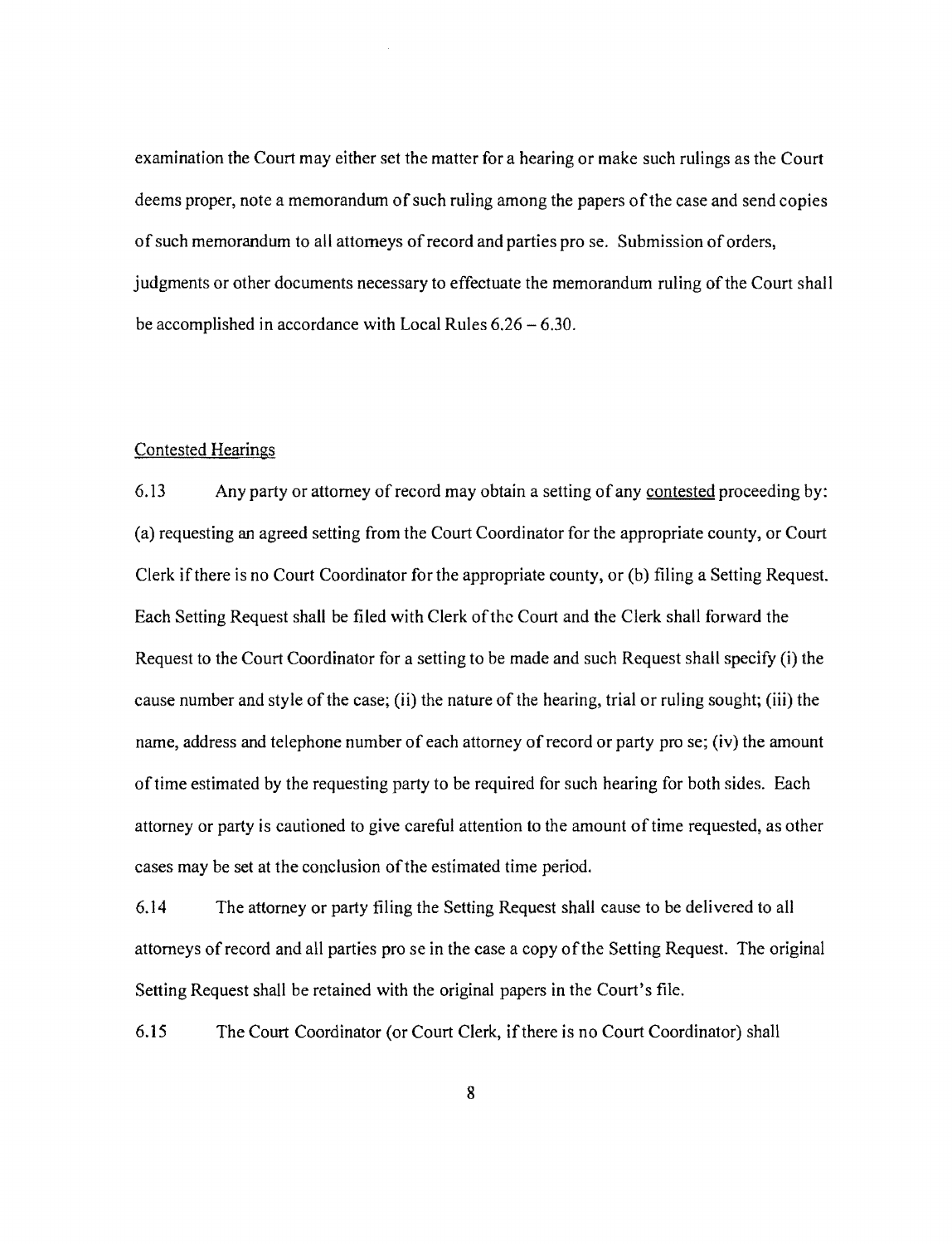provide a date and time for the requested hearing that is available for a hearing pursuant to such Setting Request to the requesting party. The requesting party shall deliver a Notice of Setting to each attorney of record and party pro se at the address shown on the Setting Request. The Notice of Setting shall state the date, hour, nature of the trial or hearing set, and the allotted time. Failure of the requesting attorney or party pro se to accurately state the names and addresses of opposing counsel or party pro se shall be grounds for a continuance on the motion of an attorney of record or party pro se who did not receive the Notice of Setting within a reasonable time prior to the hearing date.

#### Disposition of Uncontested Matters

6.16 Requests for hearing uncontested matters and ex parte matters may be made in person, by telephone or in writing to the Court Coordinator. The Court Coordinator will set the matter for the next available uncontested docket or at any other time that may be convenient to the parties and the Court. The requesting party shall, when required by these Local Rules or other applicable law, notify all attorneys of record or parties pro se of such setting.

# Request for Jury Trial, Jury Fee and Jury Demand

6.17 No Civil case shall be set for ajury trial unless a Rule 166 (T.R.C.P.) Pre-Trial conference (see Local Rules  $6.23 - 6.25$  herein below) is requested in writing through the Court Coordinator, a demand for jury is properly tiled with the District Clerk, and the proper jury fee is paid not later than ten (10) calendar days after the date the Notice of Setting for bench trial is mailed by the Court Coordinator or requesting party.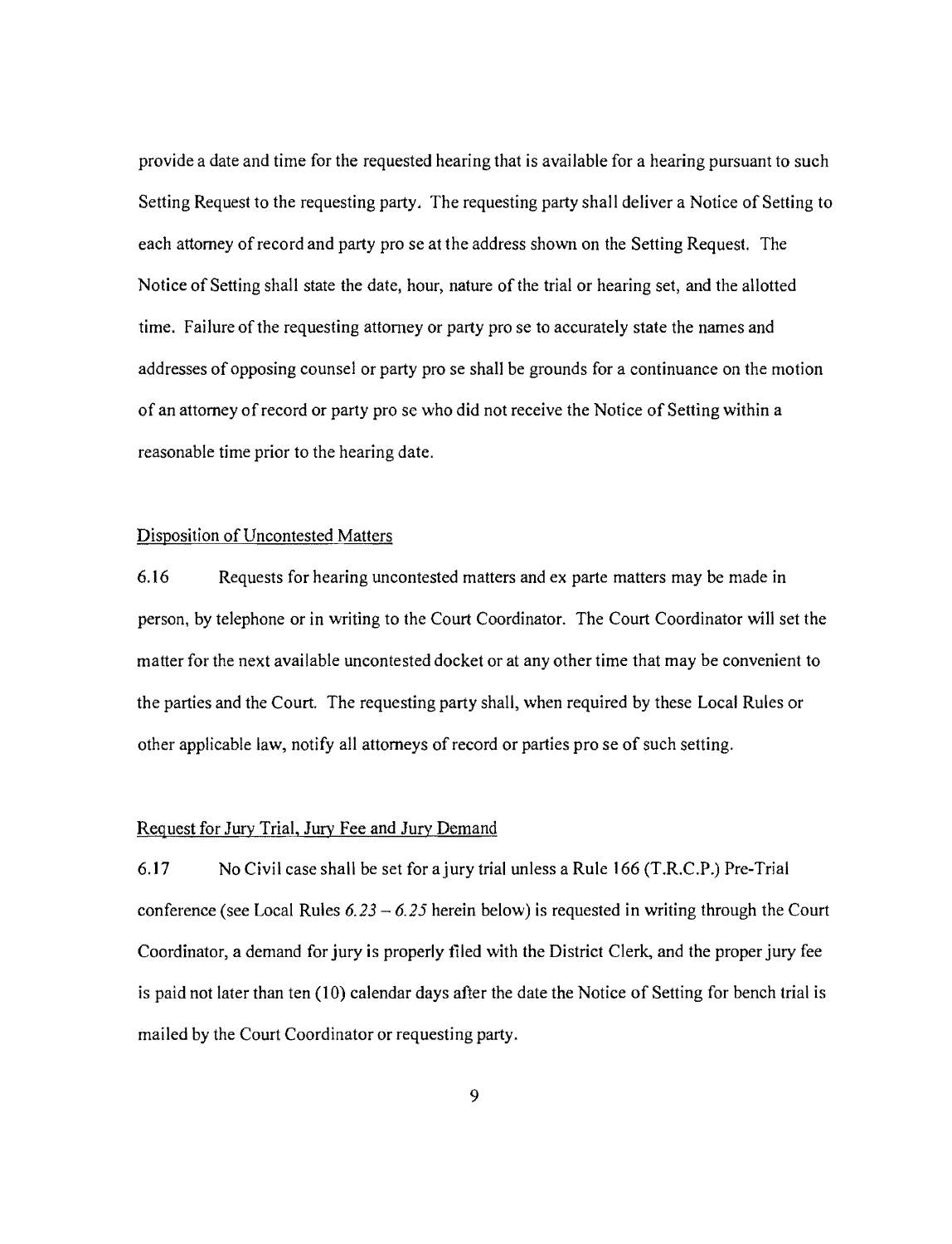#### Resets

6.18 No setting shall be passed or reset except by:

(a) settlement agreement announced in open court or in writing complying with Rule

11 ofthe Texas Rules of Civil Procedure;

(b) written agreement of all parties **with Court** approval; or

(c) a Motion for Continuance granted by the Court.

All cases set for trial, whether jury or non-jury may not be passed by agreement of counsel. Such cases may only be reset upon the granting by the Court of a Motion for Continuance, unless the Court removes such from the trial docket on its' own motion.

# Dismissal Docket; Involuntary Dismissal

6.19 At least once a year, cases which have not been disposed ofwithin the time limits set forth in these rules may be dismissed for want of prosecution. Notice of Intention to Dismiss shall be given in accordance with Rule 165a of the Texas Rules of Civil Procedure to all attorneys of record and parties pro se whose addresses are shown on the docket or in the pleadings on file.

6.20 If more than one case appears on the dismissal docket for a certain date, a list of cases to be dismissed shall be posted in a conspicuous place in the Clerk's office.

6.21 Unless good cause is shown as required in the Notice, such cases will be dismissed on or after the date stated therein. Postcard notification of the Dismissal Order sha1l be as provided in Rule 306a of the Texas Rules of Civil Procedure.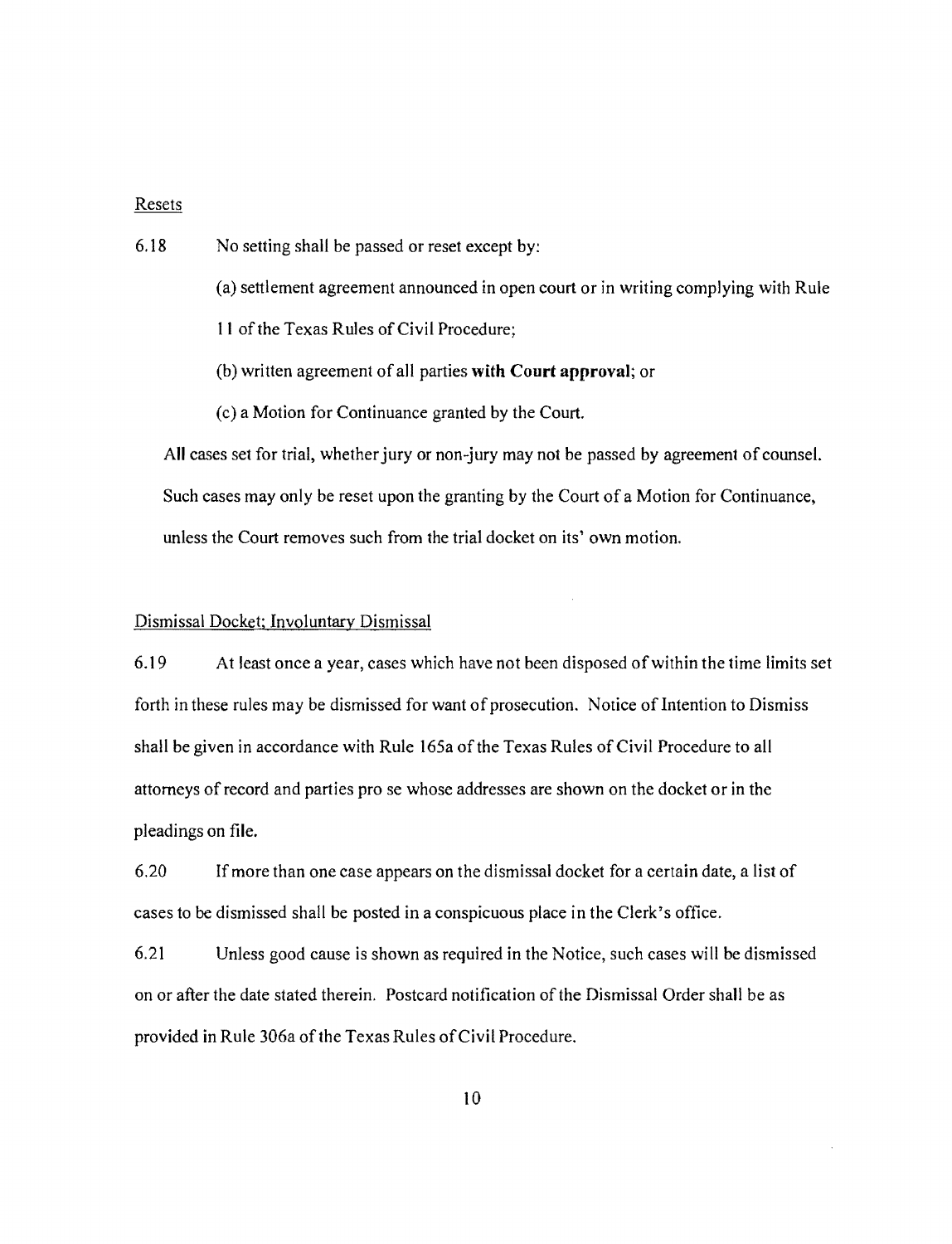6.22 A written Motion to Retain shall be flied by any party desiring to maintain a case on the docket setting forth good cause, together with a proposed Pre-Trial Order complying with Rule 165a(1) of the Texas Rules of Civil Procedure.

#### Pre-Trial and Scheduling Conferences

6.23 Any party may request that a case be set for a Rule 166 (Tex.RCiv.P.) Pre-Trial conference. A Pre-Trial conference may also be set on the Court's own motion and may be made a prerequisite to any trial setting in a case.

6.24 At the Pre-Trial conference, the Court may hear and consider any pre-trial matter contemplated by Rule 166 of the Texas Rules of Civil Procedure and such other matters as the Court may direct. The Court may then set the case for either a jury or non-jury trial, refer the case to mediation and may enter a Pre-Trial Docket Control Scheduling Order.

6.25 Counsel for each party (or party pro se) will submit a proposed Charge of the Court, Witness List, and List of Exhibits to the Court no later than noon on the Friday prior to the jury week for which the case is set for trial, unless otherwise directed by the Court.

#### Submission of Orders, Judgments and Instruments

6.26 After a ruling, the attorney directed shall prepare the form ofthe document to be entered. On the same date the document is filed, a duplicate ofthe document shall be delivered to opposing counsel and parties pro se to provide an opportunity to approve or object to the form of the document or that the document is inconsistent with the Court's ruling (i.e., not a reargument of the merits). The document must be signed by the attorney or party pro se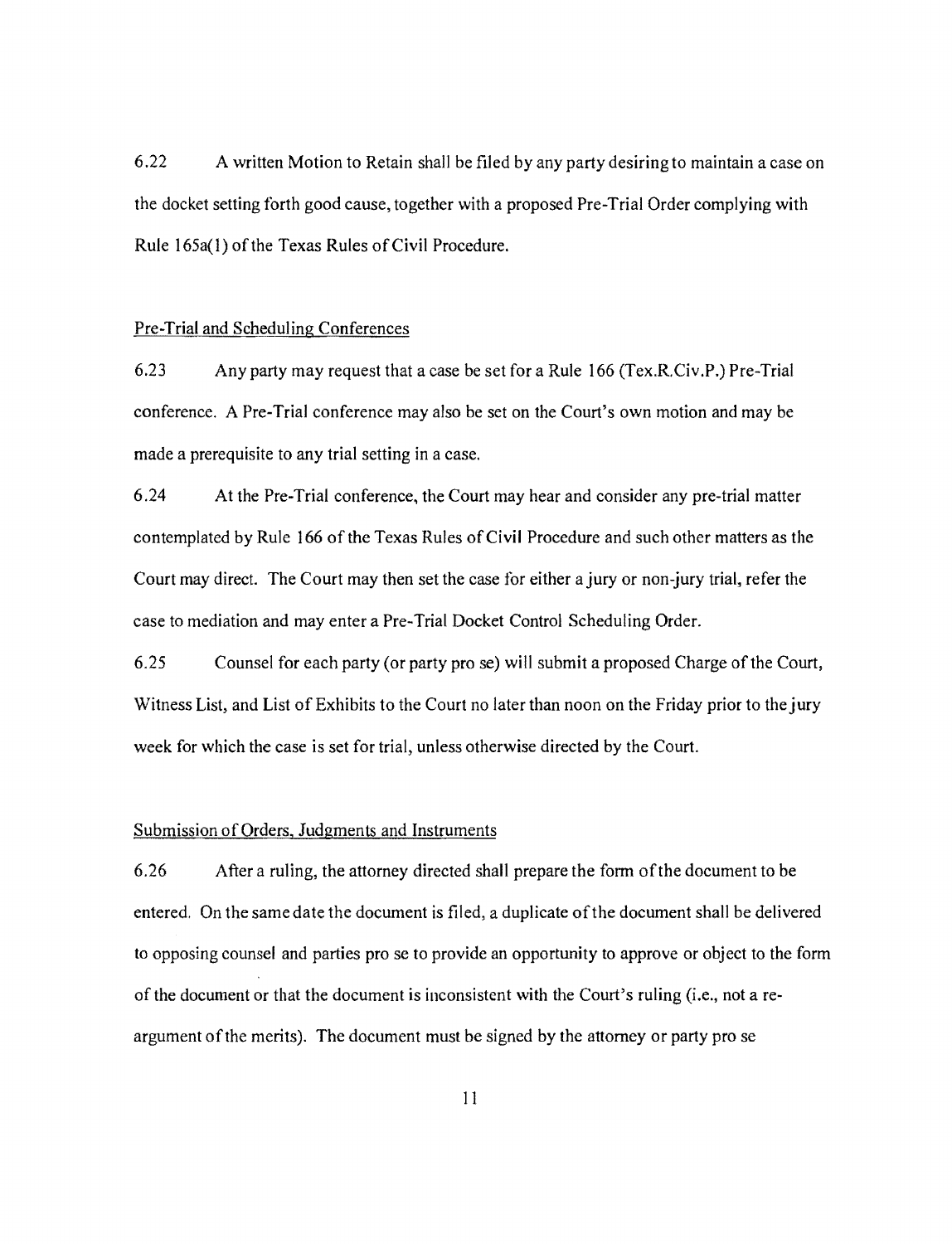submitting the document.

6.27 If no written objection is received within ten (10) calendar days after the original was received, the Court Coordinator shall submit the document to the Court for signature.

6.28 All objections to the form or substance of a document submitted shall have the objecting party's proposed document for the Court's signature attached. Upon receipt of objections, the Court Coordinator shall present the documents and all objections to the Court for determination. The Court may determine the issue with or without a hearing in its discretion. For good cause, the Court may change the deadline for preparation and tiling of a document and objections.

6.29 All Judgments and Orders in uncontested matters (except cases which are settled on the hearing date) shall be presented at the time ofhearing on such matters, except for good cause shown, and be signed by the attorney or party pro se presenting the Order.

6.30 If a proposed Judgment or Order tinally disposing of a case has not been filed within fourteen (14) days after decision by the Court, the Court Coordinator may send written notice of the lack of a proposed Order to counsel. If no proposed Order or Judgment is received within seven (7) days from the date written notice is sent, the Court may sign an Order of Dismissal with Prejudice and costs may be taxed in the Court's discretion.

#### Alternate Dispute Resolution and Mediation

6.31 In order to encourage the early settlement of disputes and to carry out the responsibilities of the courts set out in Chapter 154 of the Texas Civil Practices and Remedies Code, appropriate alternative dispute resolution procedures will be encouraged and utilized.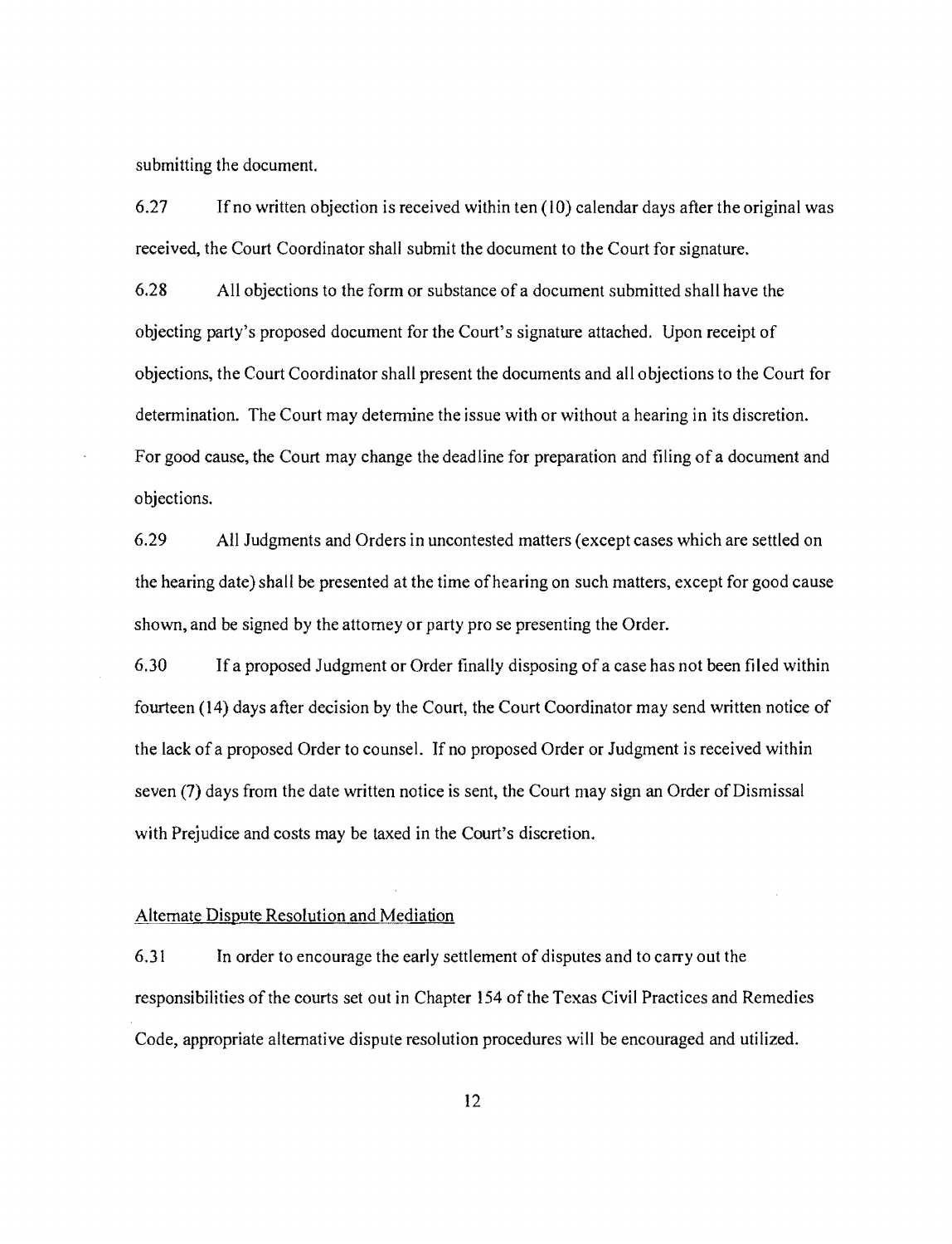The Courts encourage mediation in order to facilitate the settlement of disputes and litigation. Each court may adopt a procedure for the use of mediation on cases. It is in the sound discretion of the trial court as to whom to use as a mediator and the procedure for same.

#### Hearings Conducted by Telephone

6.32 At the discretion of the Court and after arrangements have been made in advance for the Court to be available, hearings not requiring the introduction of evidence may be conducted by telephone conference calls. The Court Coordinator should not be requested to make arrangements. The Attorney requesting the conference call is responsible for arranging the telephone conference call. The Court is not required to initiate a conference call. All arrangements with telephone operators must be made by an attorney. A court reporter, if requested in a timely manner, will be provided by the Court during these calls. A request by an Attorney for the court reporter must be made in advance. At any time, even after the completion of a conference call, the Court may determine that a hearing by telephone will not be sufficient and may require a hearing in court upon notice to all parties.

# Attorney Fee Schedule and Compensation of Individual Case Appointed Attorneys

6.33 Each County shall pay appointed counsel (fornon-criminal civil cases such as CPS cases, Amicus attorneys in family law cases, Attorney General child support cases, etc.) for all time reasonably necessary for adequate representation of an individual, as approved by a judge, according to the following fee schedule:

A minimum of \$75 an hour and a maximum of \$150 an hour.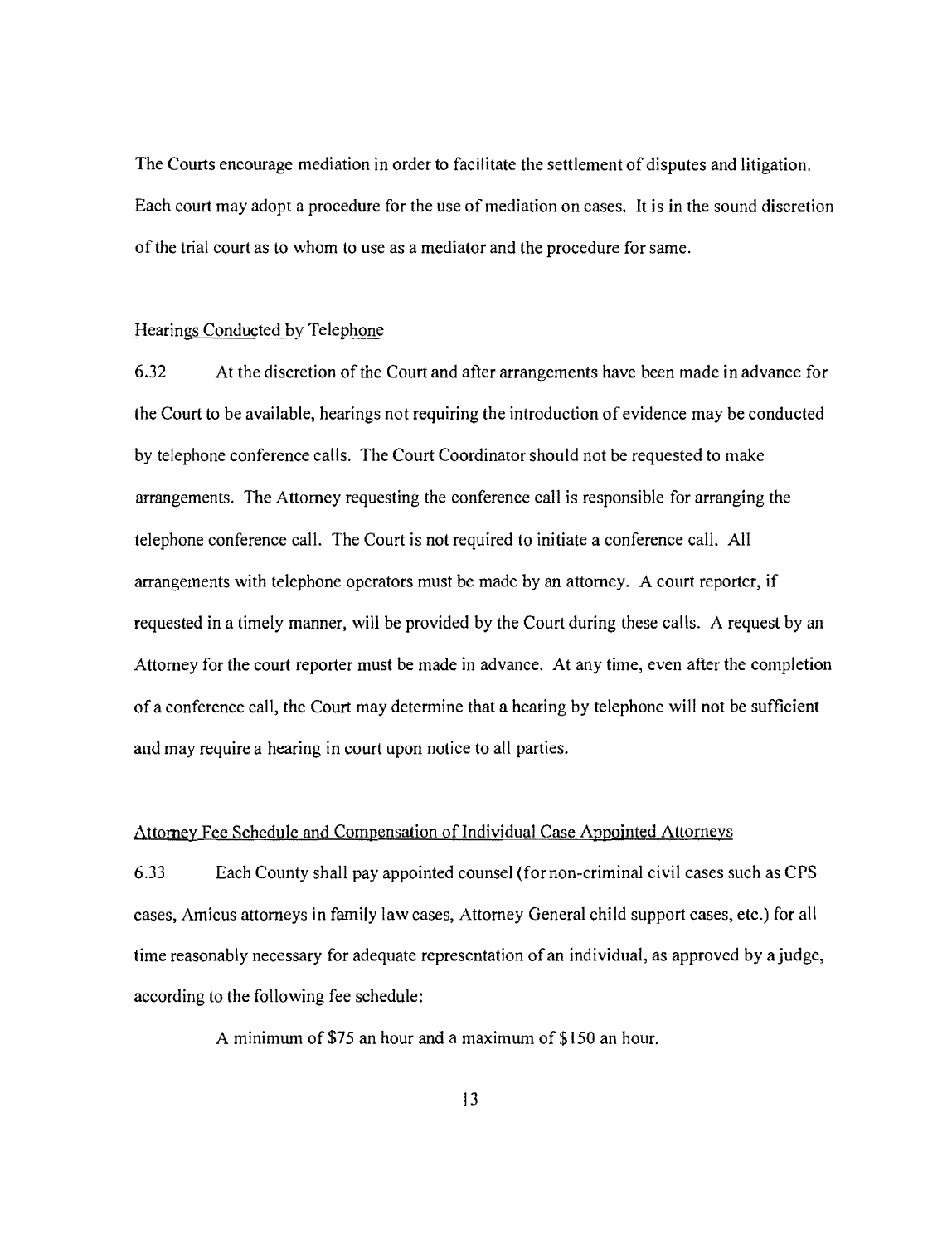The judge presiding over the case for which the appointed attorney seeks compensation wi II use the following procedures to review and approve the appropriate compensation:

- (a) The appointed counsel must submit to the presiding judge a form approved by the judges for itemizing the services performed.
- (b) The presiding judge hearing the motion/case under this Rule will either approve the amount requested or enter written findings stating the amount of payment that the judge approves and each reason for approving an amount different from the requested amount.
- (c) An attorney whose request for payment is disapproved may appeal the disapproval by tiling a Motion with the Local Administrative District Judge.

# RULE 7 **FAMILY LAW** CASES

#### Filing of Cases

7.10 All family law cases filed in Bastrop County shall be filed in accordance with the Order Relating to the Filing of Family Law Cases in Bastrop County, Texas.

(http://www.co.bastrop.tx.us/uploads/documents/GENERAL ORDERS FAMILY LAW1.pdf). All family law cases filed in Burleson and Lee Counties shall be filed on a rotating basis between the  $21<sup>st</sup>$  and 335<sup>th</sup> District Courts.

#### Civil Rules

7.11 All rules set forth herein above as to civil cases shall apply to family law cases, unless some rule set forth herein as to family law cases is in conflict, then such rule as to family law cases shall supersede and apply.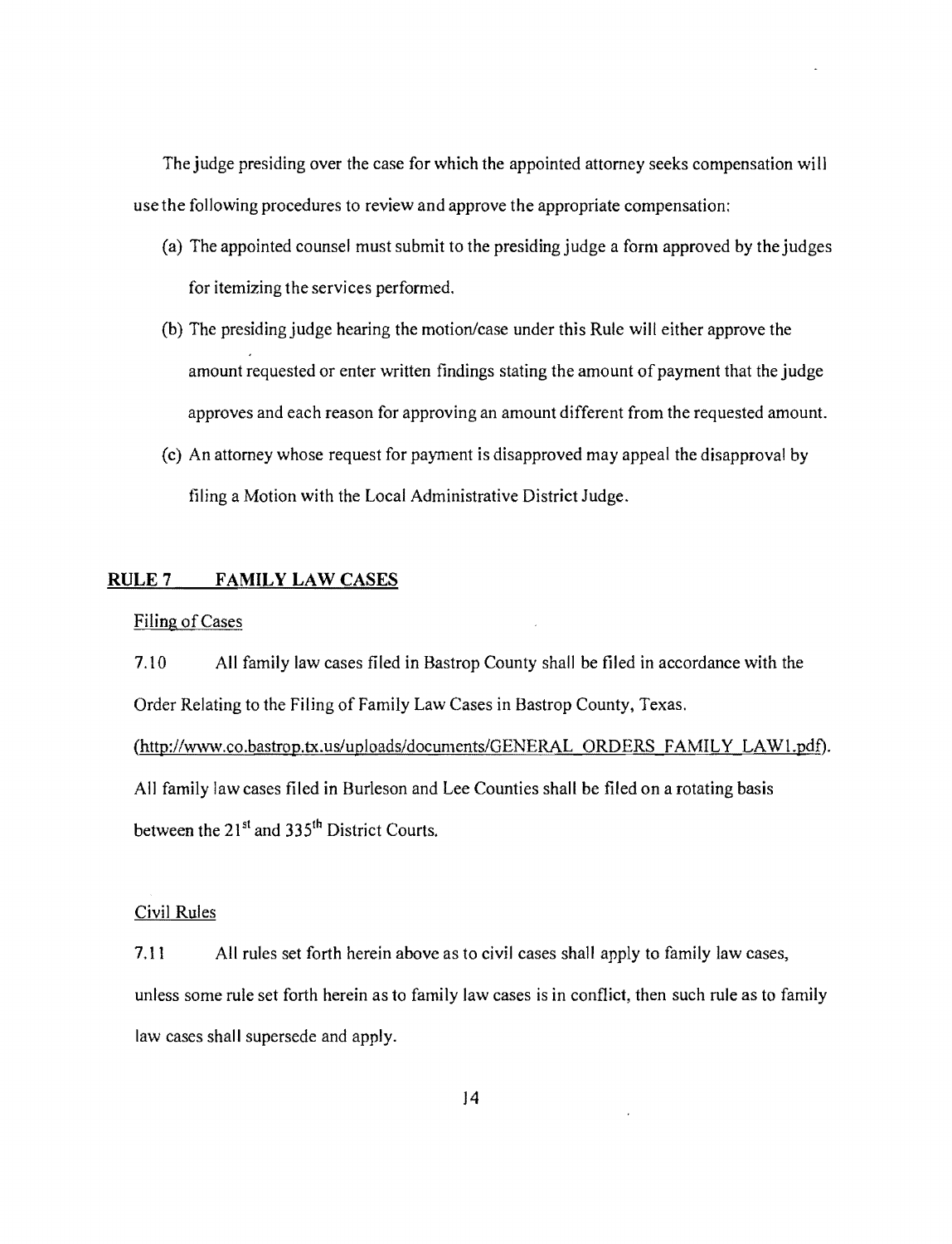Time Standards for Family Law Case Disposition

7.12 The Court will, so far as reasonably possible, ensure that all family law and juvenile cases are brought to trial or final disposition in conformity with the following time standards:

(a) Contested Family Law Cases - Within six (6) months from appearance date or within six (6) months from the expiration of the waiting period provided by the Texas Family Code where such is required, whichever is later.

(b) Uncontested Family Law Cases - Within three (3) months from appearance date or within three (3) months from the expiration of the waiting period provided by the Texas Family Code where such is required, whichever is later.

# Ancillary Proceedings, Temporary Orders. and Emergency Matters

7.13 In the event a bona fide emergency exists or a matter requires special attention and the judge ofthe Court where the case is pending is unavailable, the attorney or party seeking relief shall contact any judge who has jurisdiction and the judge can consider the matter, but the case shall remain in the Court originally filed.

#### Disposition Proposals

7.14 To expedite disposition, it shall be the duty ofeach attorney to confer, prior to trial, with each other regarding settlement, stipulations, estimated time of trial, waiver of jury, the extent, description, character and value of the property in question, amount of support, amount of monthly income, conservatorship, periods of possession and/or access, rights, duties and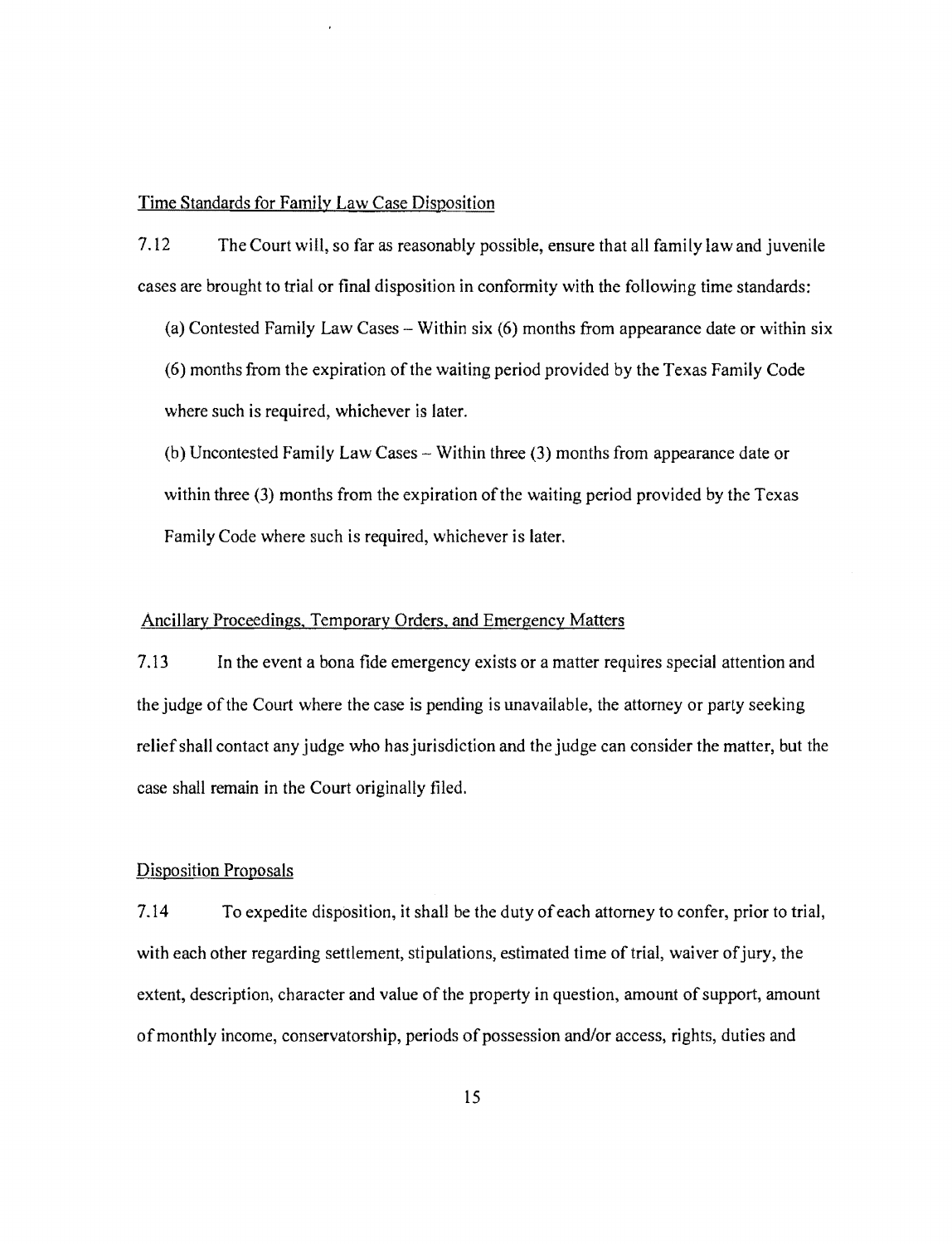powers of conservators, and contested issues. Each attorney shall submit a Proposed Property Division, including property claimed or recognized as separate property, to the Court and opposing counsel not later than the commencement of trial.

# Uncontested Matters

7.15 Requests for hearing uncontested matters and ex parte matters may be made in person, by telephone or in writing with the Court Coordinator. The Court Coordinator will set the matter for the next available uncontested docket or at any other time that may be convenient to the parties and the Court. The requesting party shall, when required by these rules or other applicable law, notify all attorneys of record or parties pro se of such setting.

#### Financial Information Statements

7.16 In all cases requiring the division of property and/or liabilities, except in cases where Respondent signs a Waiver of Citation and does not hire counsel, the Husband and Wife **EACH**  shall file with the Court, or upon written mutual agreement, and shall exchange between themselves, sworn inventories within seventy-five (75) days of the date that the suit is filed. The seventy-tive (75) day period may be extended by the parties upon written mutual agreement ofthe parties and/or their attorney filed with the Court within seventy-five (75) days ofthe date the suit is filed. Each inventory shall list the value of each item of property and shall list each liability, together with the total amount of the liability, the number of periodic payments in arrears, ifany, the property securing its payment, and the name ofthe creditor. Any property or liability claimed to be separate property shall be so characterized. All benefits arising from a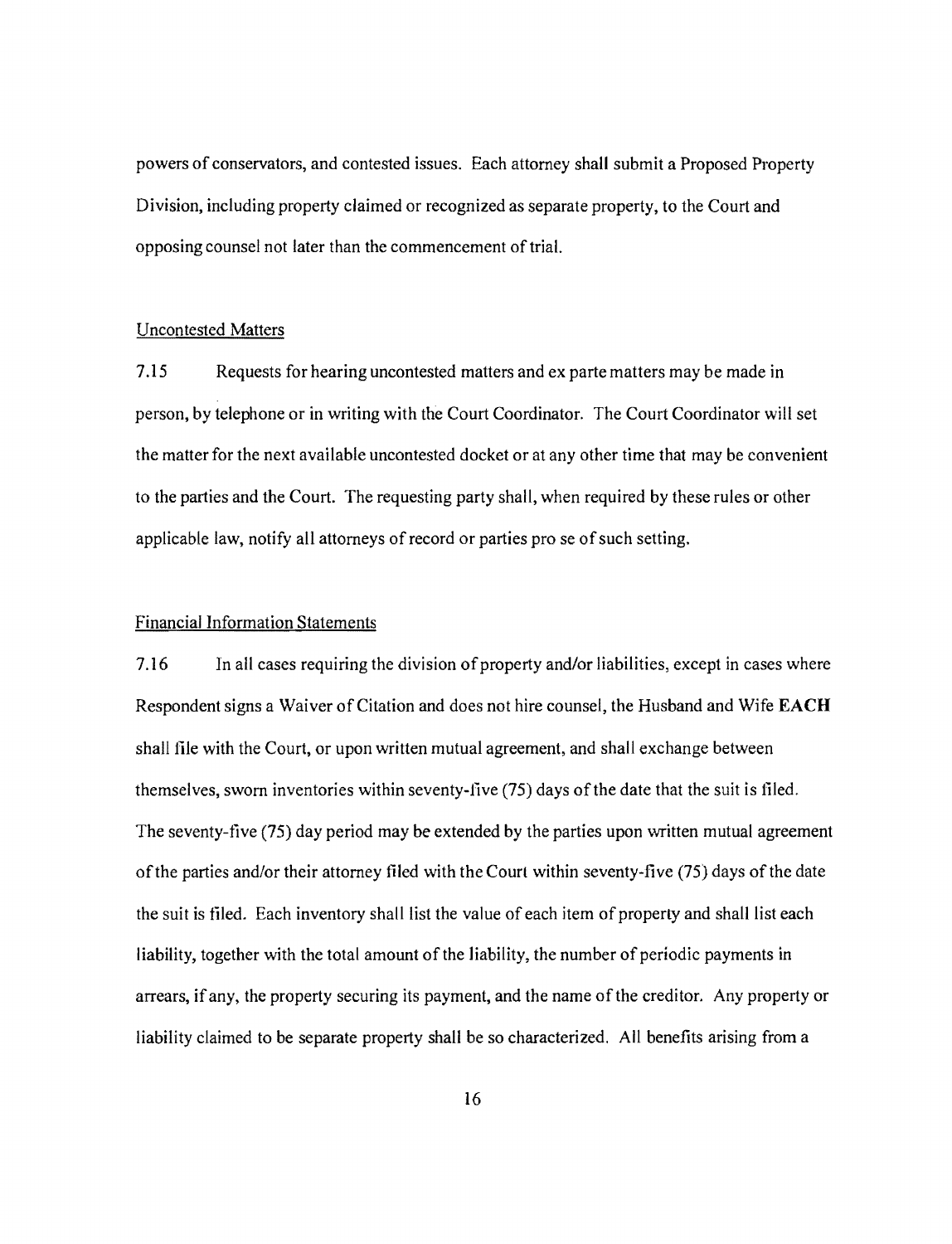party's employment (such as pensions, profit sharing plans, savings or thrift plans, and retirement accounts, whether vested or not) shall be identified, and the last information furnished as to the employee's rights and monetary interest in such plans shall be incorporated into the inventory as an exhibit thereto. The inventory or a summary attached thereto shall list the property values and liabilities in a columnar form with each column totaled. Each inventory shall show the net worth of the community estate and the net worth on any claimed separate estate. All inventories shall be supplemented from the date ofthe original inventory through the day of the trial. When a suit is tried, three  $(3)$  copies of all inventories and supplemental inventories shall be made available for use in trial.

#### Child Support Guidelines

7.17 The amount of child support payable by the obligor parent shall be set in accordance with the current Child Support Guidelines adopted by the Supreme Court of Texas.

#### For Kids' Sake Program and Similar Programs

7.18 In all divorce actions involving the custody of children, both Petitioner and Respondent shall attend the "For Kids' Sake" program at the direction of the Court prior to obtaining a setting on a final hearing. The Petitioner will attend the first session available after the filing of the divorce action, and Respondent will attend the following session. The parties may agree to switch the dates among themselves to attend the "For Kids' Sake" program only by an agreement in writing filed with the District Clerk prior to the beginning of the first session. Certificates of attendance for both the Petitioner and Respondent shall be filed with the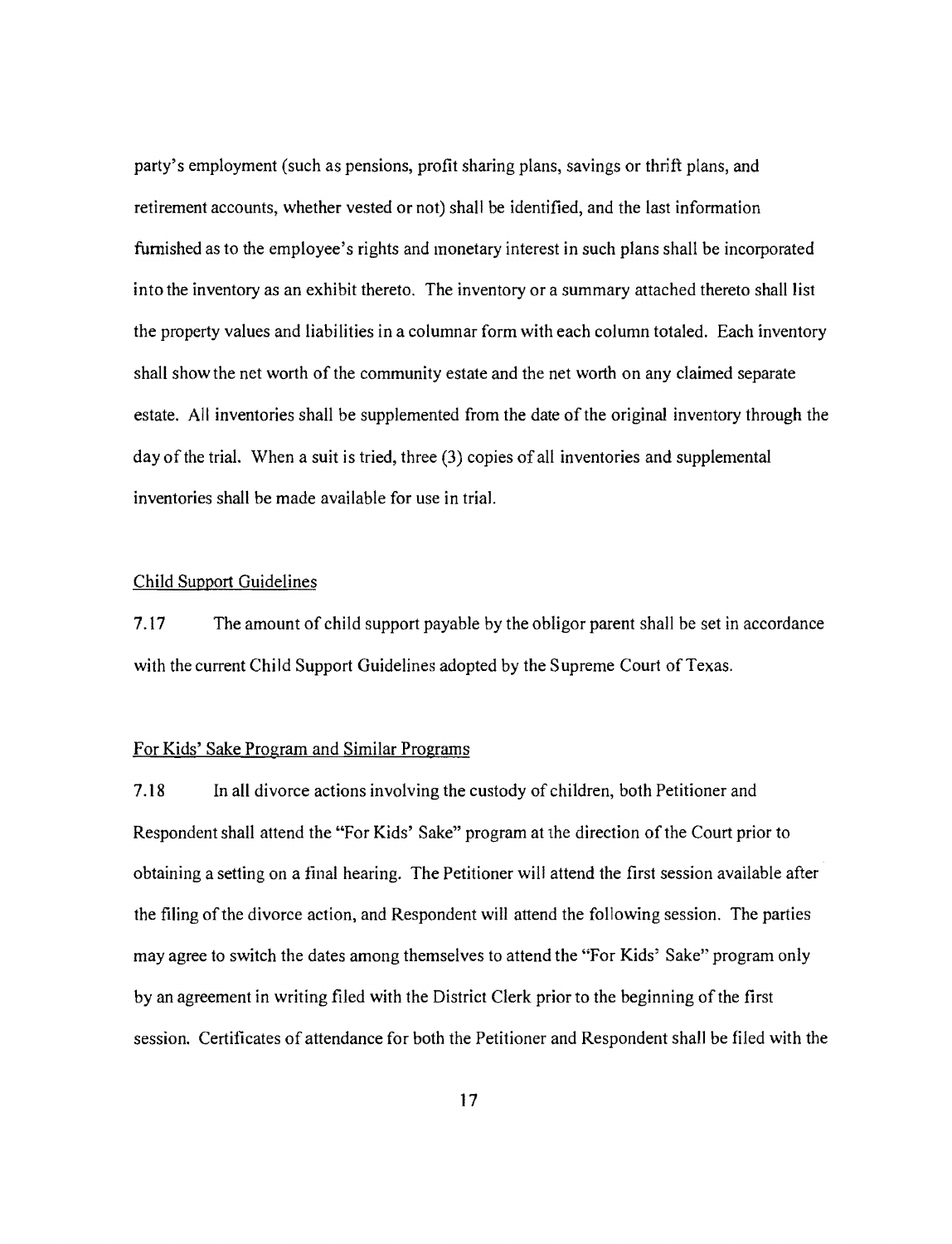District Clerk prior to obtaining a setting of the final hearing. The Court may, in its discretion, waive the attendance by one or both of the parties; or substitute a similar program (such as the on-line program - eKidsFirst.org) for the "For Kids' Sake" program.

#### Standing Order

7.19 The Standing Order Regarding Children, Property and Conduct of Parties applies to every divorce suit and every suit affecting the parent-child relationship filed in Bastrop County. (http://www.co.bastrop.tx.us/upJoads/documents/GENERAL\_ORDERS\_STANDING\_ORDER l.pdf).

#### **RULE 8 CRIMINAL CASES**

#### Local Rules to Implement the Texas Fair Defense Act

8.10 The District Courts of Bastrop, Burleson, Lee and Washington Counties shall adopt the Local Rules to Implement the Texas Fair Defense Act, effective December 7, 2005, which are made a part of these Rules.

(http://www.co.bastrop.tx.us/uploads/documents/LOCAL\_RULES\_TO\_IMPLEMENT\_THE\_T EXAS\_FAIR\_DEFENSE\_ACT.pdf).

#### Notice of Court Setting

8.11 The arresting agency, or the appropriate County Sheriff, shall give the defendant at the time of arrest, or release from jail on bond, a Notice of Court Setting which shall have a date for the defendant to appear in court. This date is a regularly scheduled criminal docket day as it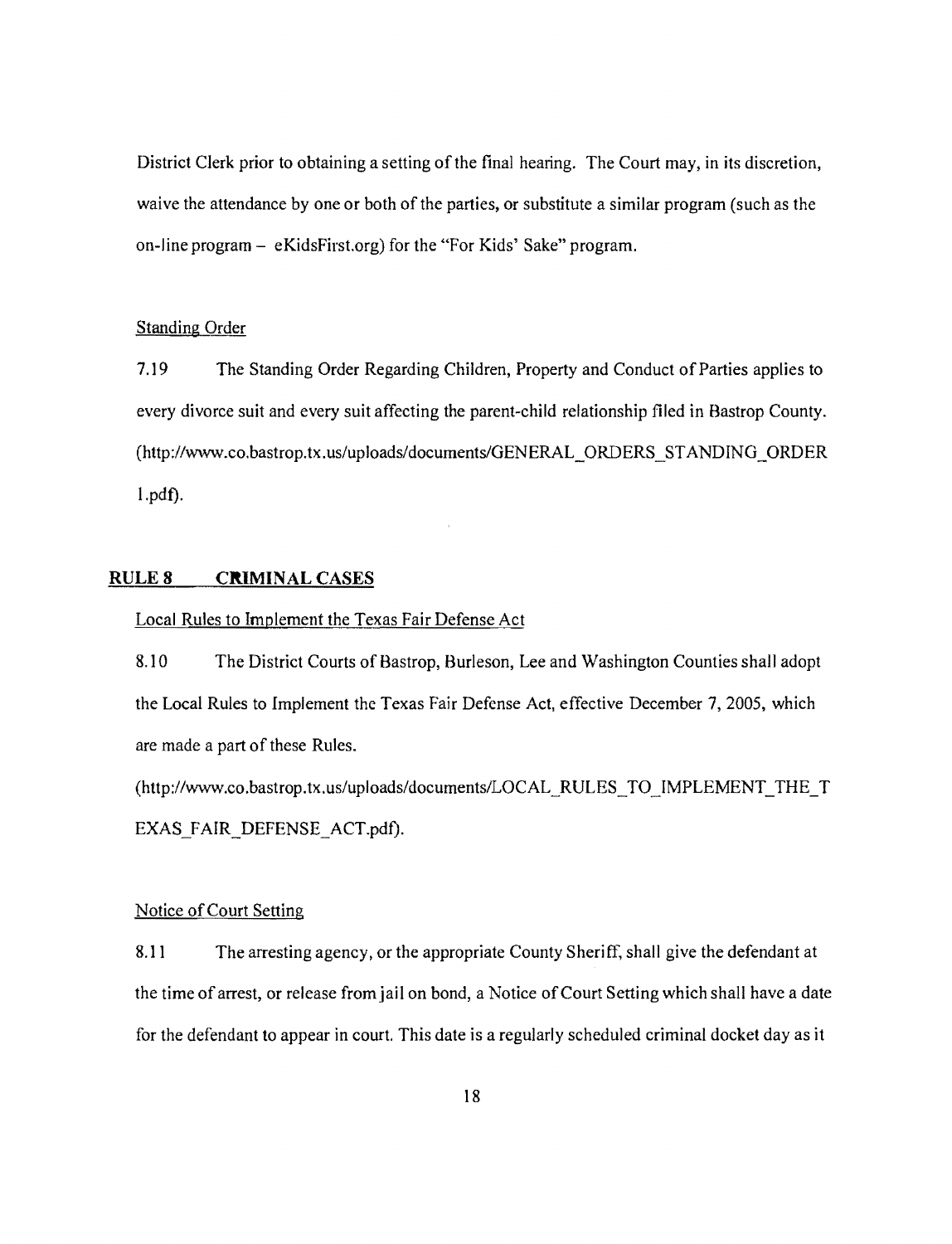appears on the court's calendar and such will be provided by the Court Coordinator, or appropriate District Clerk if there is no Court Coordinator for the particular county in question, to the arresting agency or the appropriate County Sheriff.

# Appearance of Defendant and Counsel/Court Attendance

8.12 Immediately upon employment, the defense attorney shall give written notice thereof to the District Attorney and the Court Coordinator, or appropriate District Clerk if there is no Court Coordinator for the particular county in question, stating the name of the accused, the offense(s) charged and cause number, ifknown. The Court Coordinator will forward the notice to the District Clerk, who will note the attorney's name on the docket sheet.

#### Case Flow Scheduling

8.13 In Bastrop, Burleson, and Washington Counties, cases will be scheduled by the Court Coordinator at the direction of the Court. In Lee County only, cases shall be set at the direction of the Court either by a Court designated Court Coordinator, by the District Clerk, or through the County Attorney's office. In all counties, all cases to be reset from the initial setting set by the Court, must be set as reflected on a Case Reset Form reflecting the next setting on the case before being excused from Court on the current setting. Any defendant having signed a Case Reset Form and then failing to appear in Court at the appointed time shall have his/her bond forfeited. No case may be reset, added to, or removed from the Court's docket without Court approval. All cases set for trial, whether jury or non-jury, may not be passed by agreement of counsel. Such may only be reset upon the granting by the Court of a motion for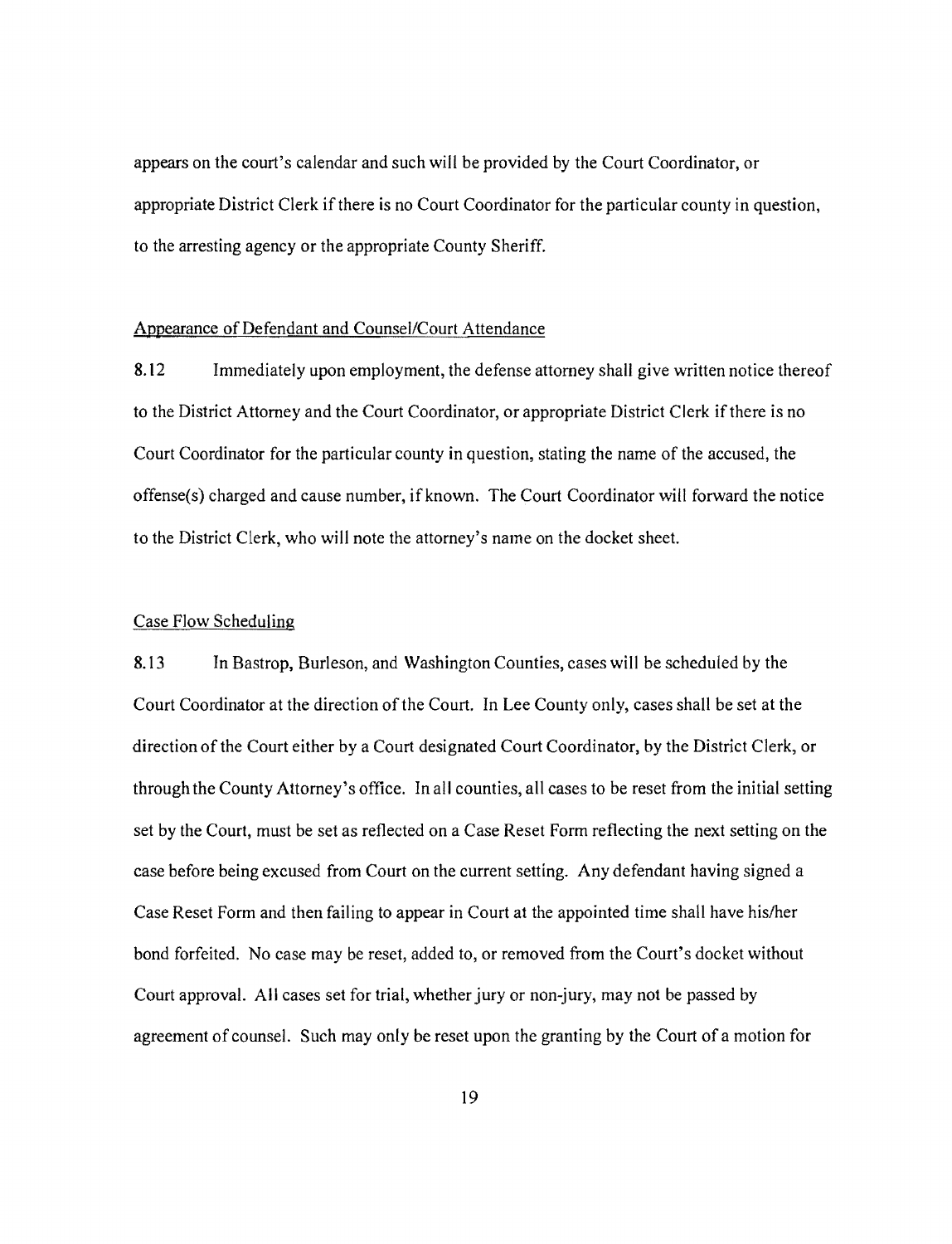continuance, unless the Court removes such from the trial docket on its' own motion.

#### Docket Call

8.14 Defendants shall appear at docket call with their counsel. The State must appear at all docket calls to announce "ready" or "not ready." Docket call shall begin promptly at 9:00 a.m. on the day which it is scheduled, unless a different time for such is designated by the Court.

#### Pleas

8.15 Pleas of guilty, whether there is an agreed recommendation as to punishment by the State or not, may be made before the Court at any docket call.

# Trial Procedure

8.16 Trials begin or resume at 9:00 a.m. unless the Court designates a different time. No pre-trial matters will be heard on trial day unless granted leave by the Court.

#### Continuances/Resetting/Postponements

8.17 No agreement by the attorneys to continue, reset or postpone any setting shall be effective unless approved by the Court.

#### Motions/Pre-Trial Hearings/Pre-Trial Matters

8.18 All pre-trial hearings shall be conducted in accordance with Article 28.01 of the Texas Code of Criminal Procedure.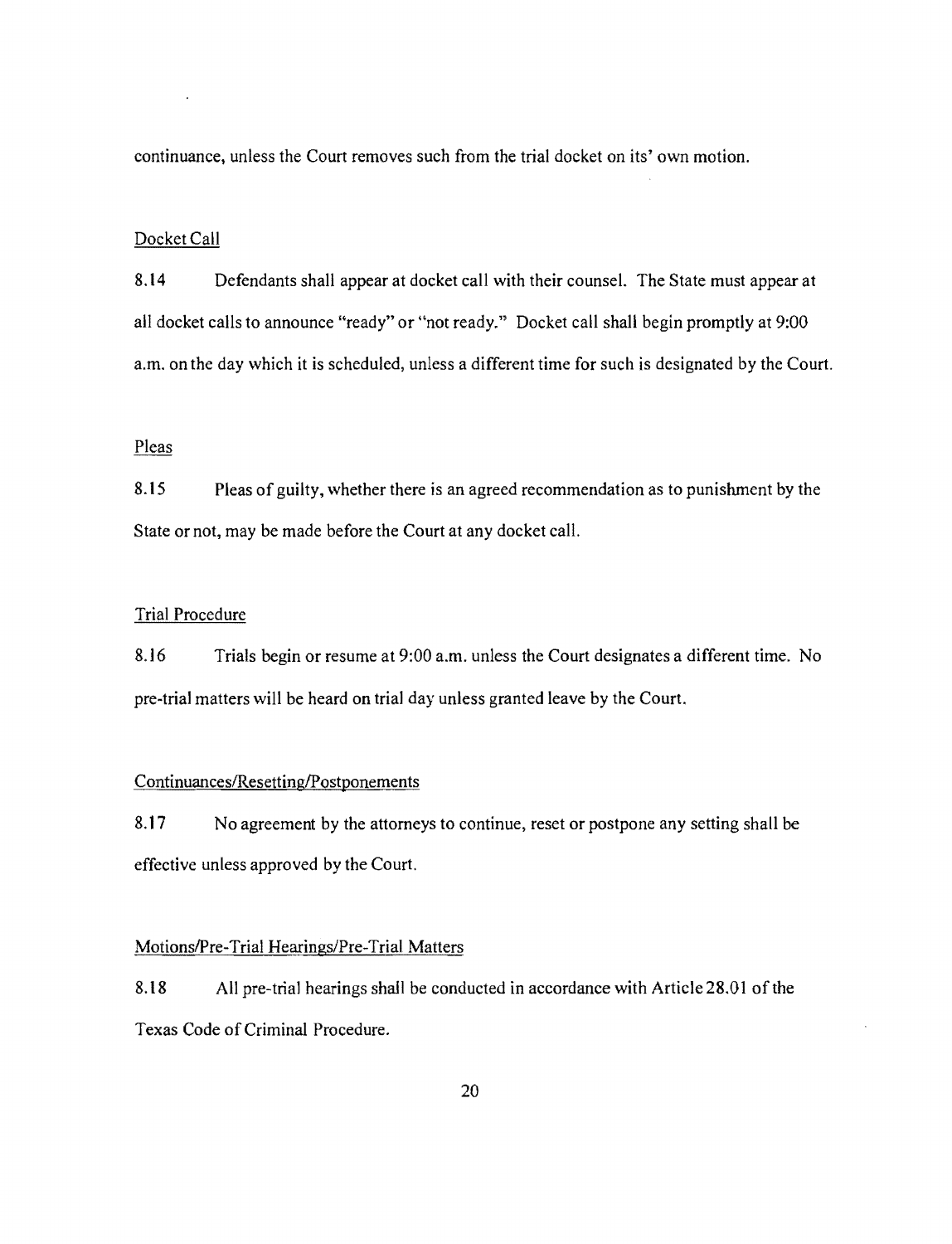#### **ORDER ADOPTING LOCAL RULES OF ADMINISTRATION**

BE IT ORDERED by the 21<sup>st</sup> and 335<sup>th</sup> Judicial District Courts of Bastrop, Burleson, Lee and Washington Counties, and the 423<sup>rd</sup> Judicial District Court of Bastrop County, Texas, that the following Local Rules of Administration are hereby adopted under the authority of, and in conformity with, Section 74.093 of the Texas Government Code, Rule 3a of the Texas Rules of Civil Procedure, Rules 9 and 10 of the Texas Rules of Judicial Administration and the Regional Rules of Administration for the Second Administrative Judicial Region of Texas.

BE IT FURTHER ORDERED that these Rules shall govern the administrative operation of the  $21<sup>st</sup>$  and 335<sup>th</sup> Judicial District Courts of Bastrop, Burleson, Lee and Washington Counties, and the 423<sup>rd</sup> Judicial District Court of Bastrop County, Texas on and after the effective date of such Rules.

BE IT FURTHER ORDERED that these Rules shall be delivered to the Supreme Court of Texas and to the Presiding Judge of the Second Administrative Judicial Region of Texas for consideration and approval.

BE IT FURTHER ORDERED that these Rules shall be reproduced and copies be made available to each attorney practicing before the 21<sup>st</sup> and 335<sup>th</sup> Judicial District Courts of Bastrop, Burleson, Lee and Washington Counties, and the 423<sup>rd</sup> Judicial District Court of Bastrop County, Texas at least 30 days prior to the effective date hereof.

BE IT FURTHER ORDERED that these Local Rules of Administration for the 21<sup>st</sup> and 335<sup>th</sup> Judicial District Courts of Bastrop, Burleson, Lee and Washington Counties, and the 423<sup>rd</sup> Judicial District Court of Bastrop County, Texas shall be published on or before the  $\int_{-\infty}^{\infty}$  day

Count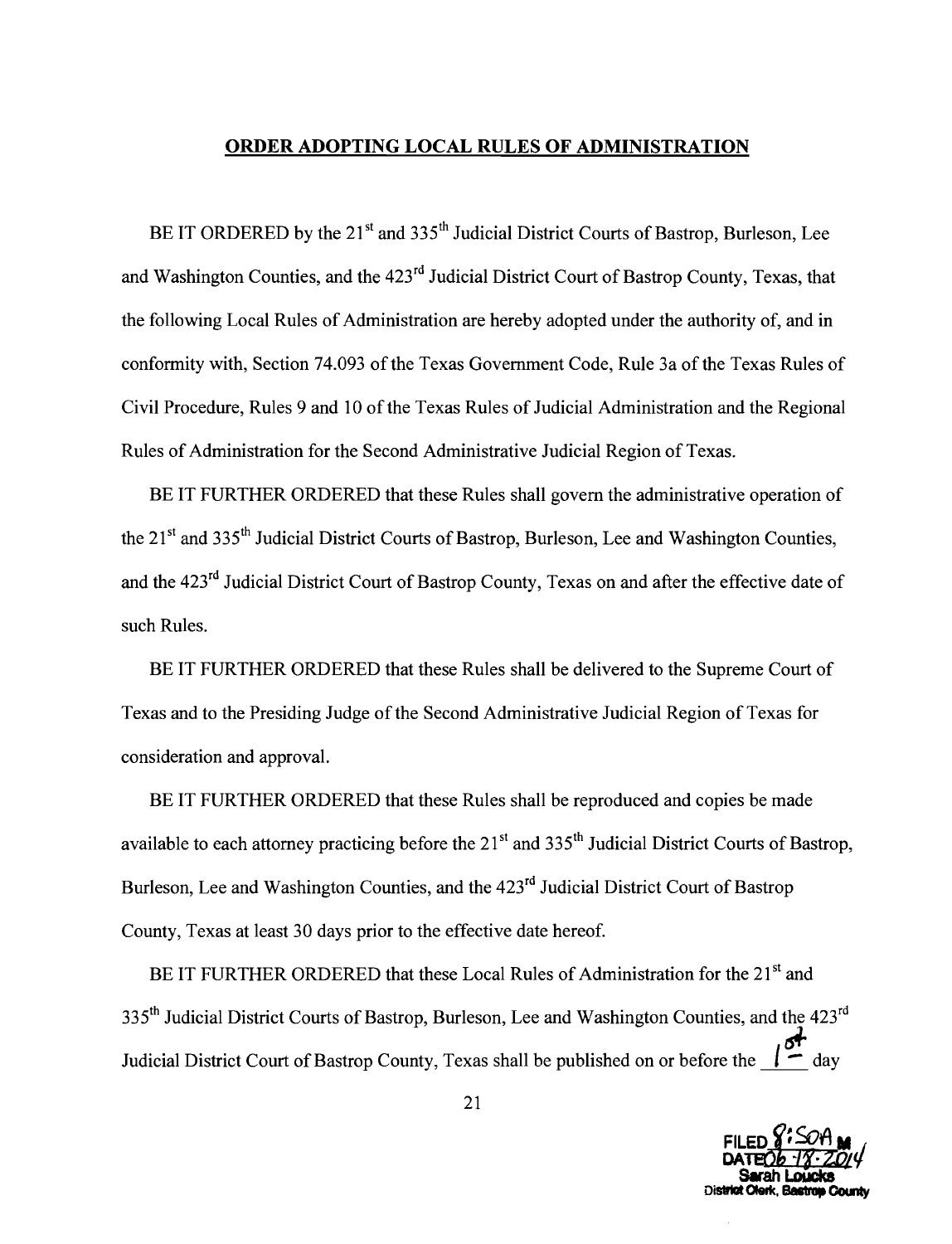**'S1**  of  $JUU$ , 2014, and shall become effective on the  $I^{32}$  day of  $Ququst \_2014$ 

BE IT FURTHER ORDERED that this Order and these Rules shall be recorded in the minutes of the 21<sup>st</sup> and 335<sup>th</sup> Judicial District Courts of Bastrop, Burleson, Lee and Washington Counties, and the 423rd Judicial District Court of Bastrop County, Texas and that the original of this Order, signed by the judges of such Courts shall be preserved by the District Clerk as a permanent record of these Courts.

SIGNED and ENTERED this  $\frac{15}{\text{day of}} \frac{10}{\text{day}}$  ( $\frac{10}{\text{day}}$ , 2014. Carson Campbell

21<sup>st</sup> Judicial District Court, State of Texas

Reva L. Towslee Corbett, Presiding Judge 335<sup>th</sup> Judicial District Court, State of Texas

Christopher D. Duggan 423rd Judicial District  $\mathcal{L}$ ourt State of Texas